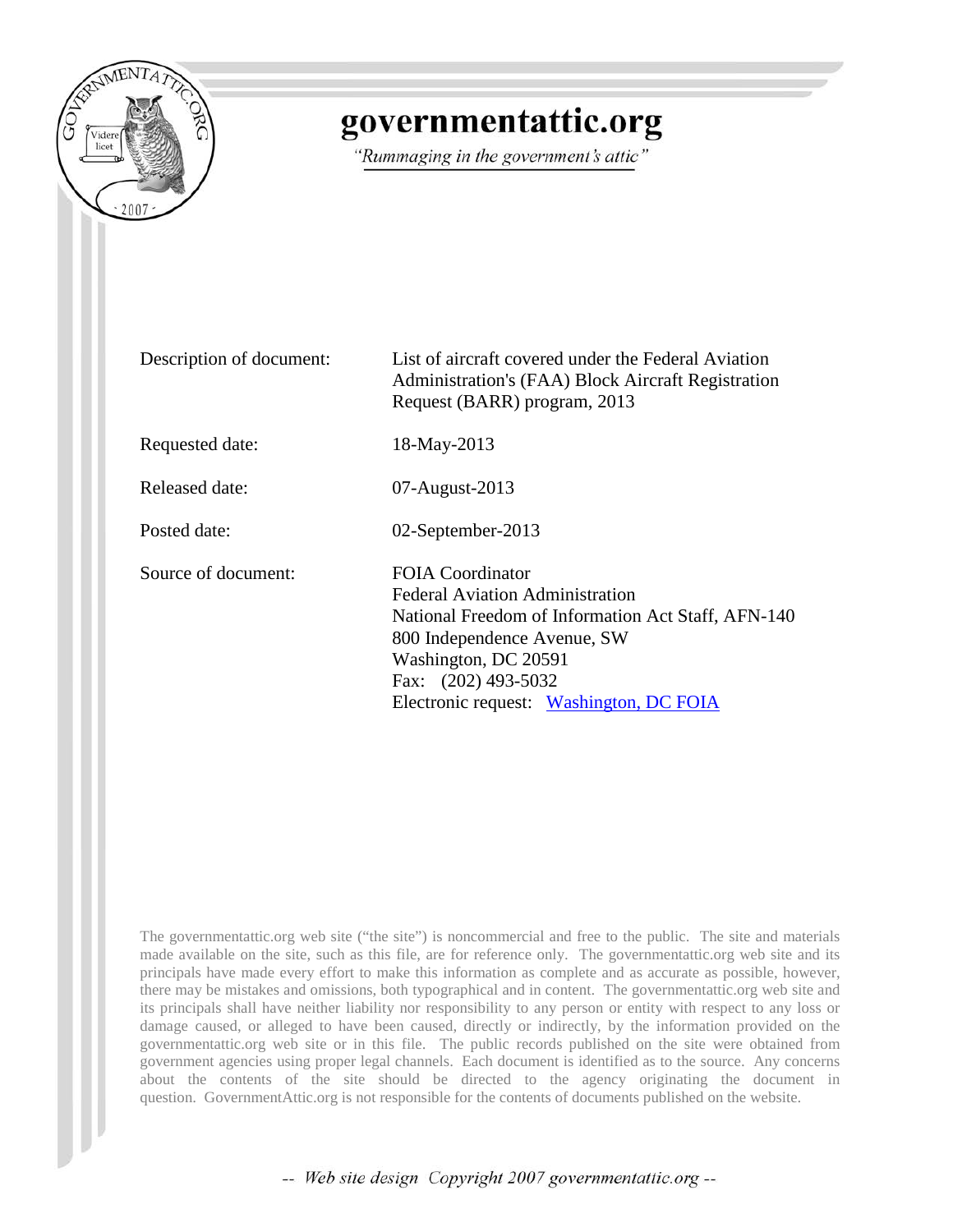

Mission Support Services 800 Independence Avenue, SW. Washington, DC 20591

## **AUG 0 7 2013**

This responds to your Freedom of Information Act (FOIA 2013-004897) request dated May 18. Your request sought the most recent list of aircraft covered under the Federal Aviation Administration's (FAA) Block Aircraft Registration Request program.

A search was conducted by the Air Traffic Organization, System Operations Services, Data Management Office and enclosed is the most recent list.

If you owe fees for the processing of this request, an invoice containing the amount due and payment instructions will be enclosed.

Sincerely,

Lames Orfom.

James C. Morin Director, Mission Support Services, Litigation Liaison Office Air Traffic Organization

Enclosure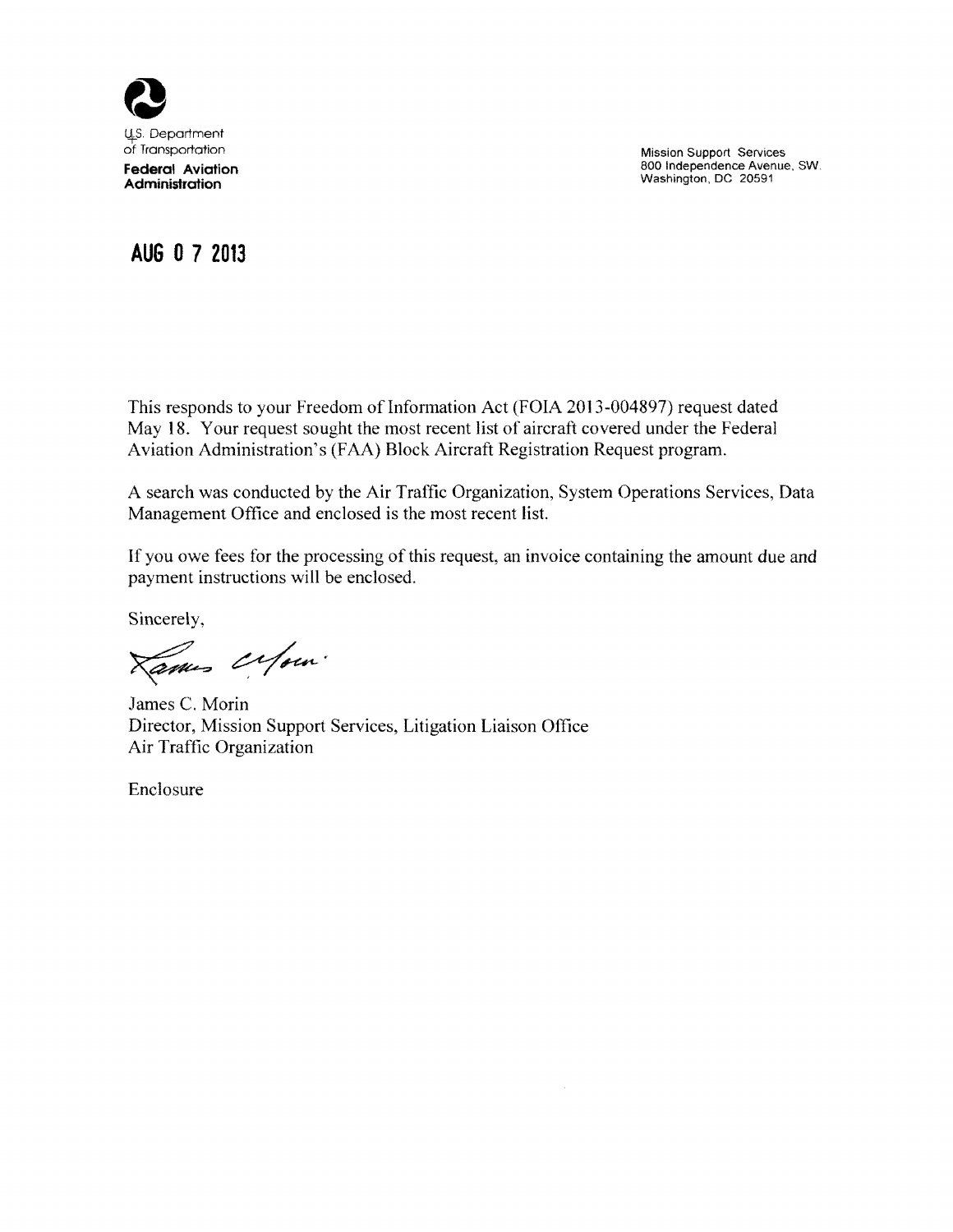| <b>N240HC</b>           | N910Q             | <b>N880CM</b>                  | <b>N795BA</b>      | <b>N594PA</b>                | N110HA                  | N974HR                              | <b>N162AE</b>                      | <b>N316SS</b>          | N551V                          |
|-------------------------|-------------------|--------------------------------|--------------------|------------------------------|-------------------------|-------------------------------------|------------------------------------|------------------------|--------------------------------|
| <b>N104HB</b>           | <b>N974BK</b>     | <b>N881TS</b>                  | <b>N837BA</b>      | N5NC                         | N <sub>12</sub> WT      | N98613                              | <b>N166RM</b>                      | <b>N318AG</b>          | <b>N554CL</b>                  |
| <b>N401HB</b>           | <b>N988AG</b>     | <b>N900FJ</b>                  | <b>N838BA</b>      | <b>N600N</b>                 | <b>N150MS</b>           | <b>N998EA</b>                       | N16BM                              | <b>N326AZ</b>          | <b>N555KK</b>                  |
| N443M                   | <b>N135CL</b>     | <b>N900SB</b>                  | <b>N850JA</b>      | <b>N602LP</b>                | N1540                   | <b>N999GY</b>                       | N1757                              | <b>N326RT</b>          | <b>N555WV</b>                  |
| <b>N6666R</b>           | <b>N145K</b>      | <b>N901SB</b>                  | <b>N866G</b>       | N6081P                       | N1620                   | N99GY                               | <b>N175BG</b>                      | <b>N329BH</b>          | <b>N563BA</b>                  |
| <b>N816MG</b>           | N1875P            | N902MM                         | <b>N868XL</b>      | <b>N615SR</b>                | N1630                   | N9GY                                | <b>N175WB</b>                      | <b>N329CH</b>          | <b>N564CL</b>                  |
| <b>N33D</b>             | <b>N192BG</b>     | <b>N902MP</b>                  | N1090X             | N61908                       | N1640                   | N102BQ                              | <b>N17A</b>                        | <b>N329CJ</b>          | <b>N567F</b>                   |
| <b>N451DC</b>           | N <sub>1</sub> KE | <b>N906SB</b>                  | <b>N414CN</b>      | <b>N620CM</b>                | <b>N196RG</b>           | <b>N128GV</b>                       | <b>N183WW</b>                      | N329FH                 | N574BP                         |
| <b>N505D</b>            | <b>N245K</b>      | <b>N907SB</b>                  | <b>N101MH</b>      | <b>N623MS</b>                | N1980Z                  | <b>N168NJ</b>                       | <b>N188FJ</b>                      | N329MH                 | <b>N581CS</b>                  |
| N52DC                   | N265K             | <b>N908SB</b>                  | <b>N226G</b>       | <b>N650TC</b>                | <b>N219TF</b>           | N2707                               | N188J                              | N32AA                  | <b>N583AJ</b>                  |
| N54DC                   | N302K             | <b>N909SB</b>                  | <b>N610G</b>       | <b>N657CT</b>                | <b>N227SV</b>           | <b>N271DV</b>                       | N18BM                              | N32MJ                  | <b>N585JC</b>                  |
| N1818S                  | <b>N345K</b>      | <b>N960SF</b>                  | <b>N595PE</b>      | <b>N673YS</b>                | <b>N282EA</b>           | <b>N307SC</b>                       | N <sub>18</sub> CJ                 | <b>N330K</b>           | <b>N588CC</b>                  |
| N1829S                  | <b>N350PX</b>     | <b>N990WA</b>                  | N85LF              | <b>N688LS</b>                | <b>N296RG</b>           | <b>N307ST</b>                       | $\overline{N}$ 18MZ                | <b>N333MX</b>          | N58BL                          |
| N1836S                  | N3546             | <b>N110EX</b>                  | N85MQ              | <b>N695CT</b>                | <b>N300BV</b>           | N412E                               | N1900W                             | N33MV                  | <b>N595E</b>                   |
| N1838S                  | <b>N530GP</b>     | <b>N171EX</b>                  | N11WM              | N700PP                       | N308GW                  | <b>N431MK</b>                       | N1902P                             | <b>N354CL</b>          | N5UU                           |
| N1839S                  | <b>N531GP</b>     | <b>N826K</b>                   | <b>N208LT</b>      | <b>N700R</b>                 | N3220J                  | <b>N518MK</b>                       | N1903W                             | <b>N364CL</b>          | N60055                         |
| <b>N405TK</b>           | <b>N532GP</b>     | N14NG                          | <b>N487LP</b>      | <b>N724CP</b>                | <b>N354RX</b>           | <b>N663MK</b>                       | N1904W                             | N3860N                 | N600JM                         |
| <b>N458X</b>            | <b>N545K</b>      | <b>N21NG</b>                   | <b>N769JW</b>      | <b>N725CS</b>                | N373RB                  | N76WR                               | N192W                              | <b>N387HA</b>          | <b>N602CV</b>                  |
| N52AP                   | N6453             | N22NG                          | N771DV             | <b>N788LS</b>                | <b>N401MC</b>           | <b>N776RS</b>                       | <b>N193F</b>                       | <b>N391BC</b>          | <b>N604CL</b>                  |
| N59AP                   | <b>N745K</b>      | N27NG                          | <b>N787LP</b>      | <b>N793CT</b>                | <b>N409SF</b>           | <b>N991MK</b>                       | <b>N194LE</b>                      | <b>N396AW</b>          | <b>N604EG</b>                  |
| N92AE                   | <b>N801WC</b>     | N <sub>29</sub> N <sub>G</sub> | <b>N825CA</b>      | <b>N794SE</b>                | <b>N450MS</b>           | <b>CFAWZ</b>                        | <b>N196CC</b>                      | N3DP                   | <b>N607RP</b>                  |
| N95AE                   | <b>N82A</b>       | N5NG                           | <b>N902LG</b>      | <b>N800R</b>                 | <b>N451FP</b>           | CFCEC                               | N1WV                               | N3RC                   | <b>N608RP</b>                  |
| <b>N179AE</b>           | <b>N82SV</b>      | <b>N665CP</b>                  | <b>N988DV</b>      | <b>N801TM</b>                | N460PM                  | <b>CFHSP</b>                        | <b>N200GP</b>                      | <b>N401JK</b>          | <b>N616KG</b>                  |
| <b>N400AL</b>           | <b>N83SV</b>      | N733PA                         | <b>N911CB</b>      | <b>N803TM</b>                | <b>N466F</b>            | <b>CFNGV</b>                        | <b>N200LV</b>                      | <b>N404TR</b>          | <b>N618KA</b>                  |
| <b>N404HG</b>           | <b>N981TS</b>     | <b>N736BP</b>                  | <b>N100ES</b>      | <b>N804MS</b>                | <b>N488CC</b>           | <b>CGCET</b>                        | N201BR                             | <b>N406NL</b>          | <b>N618RR</b>                  |
| <b>N405HG</b>           | <b>N204CW</b>     | N9NG                           | <b>N108MS</b>      | <b>N811ST</b>                | N500DB                  | <b>CGEEK</b>                        | <b>N203DN</b>                      | N40AA                  | <b>N619AT</b>                  |
| <b>N500AL</b>           | <b>N399GS</b>     | <b>N203A</b>                   | <b>N118ST</b>      | <b>N816SE</b>                | <b>N501AJ</b>           | <b>CGHML</b>                        | <b>N203JE</b>                      | <b>N410PT</b>          | <b>N626BM</b>                  |
| N500PC                  | <b>N709DS</b>     | <b>N264A</b>                   | <b>N131JR</b>      | N833M                        | N50HM                   | <b>CGJRB</b>                        | <b>N207TR</b>                      | <b>N414TR</b>          | N6442N                         |
| <b>N501PC</b>           | <b>N80E</b>       | <b>N273A</b>                   | <b>N160TM</b>      | <b>N847JJ</b>                | N50HN                   | <b>CGLOX</b>                        | <b>N208MF</b>                      | <b>N418SG</b>          | <b>N646KC</b>                  |
| <b>N502PC</b>           | <b>N80J</b>       | N288A                          | <b>N188DM</b>      | <b>N855DG</b>                | <b>N550SS</b>           | <b>CGMLH</b>                        | <b>N209FJ</b>                      | <b>N429SJ</b>          | N670RW                         |
| <b>N503PC</b>           | <b>N80Q</b>       | N38TH                          | <b>N200ES</b>      | N885                         | <b>N565NC</b>           | <b>CGUWT</b>                        | N <sub>20</sub> LB                 | <b>N430DD</b>          | <b>N671RW</b>                  |
| N508PC                  | <b>N818G</b>      | <b>N405LM</b>                  | <b>N210FJ</b>      | <b>N885LS</b>                | <b>N566F</b>            | <b>FEX1000</b>                      | <b>N212LF</b>                      | N435T                  | <b>N672RW</b>                  |
| N660AL                  | N845G             | <b>N409LM</b>                  | N <sub>21</sub> EL | <b>N888CE</b>                | <b>N588KC</b>           | <b>FEX200</b>                       | N21NV                              | <b>N442LV</b>          | N673RW                         |
| <b>N800AL</b>           | N855G             | N40TH                          | <b>N236LB</b>      | <b>N888GL</b>                | <b>N604NB</b>           | <b>FEX350</b>                       | <b>N221BR</b>                      | <b>N442LW</b>          | N674RW                         |
| <b>N802AG</b>           | <b>N170SW</b>     | <b>N550A</b>                   | <b>N247WE</b>      | <b>N900ES</b>                | <b>N607PM</b>           | <b>FEX560</b>                       | <b>N226HY</b>                      | N4500X                 | N676RW                         |
| <b>N803AG</b>           | <b>N183CM</b>     | <b>N550TH</b>                  | N <sub>26</sub> BM | <b>N908JM</b>                | <b>N609PM</b>           | <b>FEX600</b>                       | <b>N226MP</b>                      | <b>N450LV</b>          | <b>N681LF</b>                  |
| <b>N804AG</b>           | <b>N199FG</b>     | N565A                          | <b>N300ES</b>      | <b>N913SN</b>                | N62HM                   | <b>FEX700</b>                       | <b>N226RS</b>                      | N451C                  | <b>N686HC</b>                  |
| <b>N808HG</b>           | <b>N209MD</b>     | <b>N697A</b>                   | <b>N311JV</b>      | N93129                       | <b>N650BG</b>           | <b>FEX800</b>                       | N227RH                             | <b>N454SD</b>          | <b>N688JG</b>                  |
| <b>N815PA</b>           | <b>N226EC</b>     | N90TH                          | <b>N325RC</b>      | N964H                        | <b>N650GC</b>           | <b>FEX900</b>                       | N228RH                             | N45AC                  | <b>N696HC</b>                  |
| N900AL                  | <b>N262SP</b>     | N100U                          | N3337J             | <b>N972MS</b>                | N71BD                   | N100NV                              | <b>N234FJ</b>                      | <b>N460F</b>           | <b>N700CE</b>                  |
| <b>N450PG</b>           | <b>N302AK</b>     | <b>N12U</b>                    | <b>N343MG</b>      | <b>N988LS</b>                | N727HE                  | <b>N100UP</b>                       | <b>N235LP</b>                      | <b>N465KC</b>          | <b>N700SW</b>                  |
| <b>N508P</b>            | <b>N313BH</b>     | N <sub>2</sub> N               | <b>N345RL</b>      | <b>VPBLK</b>                 | N737L                   | <b>N101CP</b>                       | <b>N236LC</b>                      | <b>N466JB</b>          | <b>N701CR</b>                  |
| <b>N543H</b>            | N31TK             | N308U                          | N35CT              | <b>VQBMS</b>                 | <b>N757LL</b>           | <b>N108DU</b>                       | <b>N236LP</b>                      | N47416                 | <b>N702DR</b>                  |
| <b>N608WB</b>           | N363G             | N310U                          | <b>N383LS</b>      | N121JJ                       | N7600                   | <b>N108NY</b>                       | N237DX                             | N47SE                  | <b>N705PC</b>                  |
| <b>N628BD</b>           | <b>N374G</b>      | N408U                          | <b>N385CT</b>      | <b>N169LL</b>                | N7600G                  | <b>N10J</b>                         | N <sub>24</sub> N <sub>V</sub>     | N4EA                   | N70CR                          |
| <b>N673P</b>            | N395LJ            | <b>N51UT</b>                   | <b>N388LS</b>      | <b>N344AA</b>                | N7600K                  | <b>N112CW</b>                       | <b>N250RG</b>                      | N5021S                 | <b>N711PE</b>                  |
| N84GV                   | <b>N403LS</b>     | N721J                          | N3JM               | <b>N345AA</b>                | N7600P                  | <b>N117TG</b>                       | <b>N254CL</b>                      | <b>N502BC</b>          | <b>N711UF</b>                  |
| <b>N100DF</b>           | <b>N421AL</b>     | N721S                          | N <sub>3</sub> PC  | <b>N404AC</b>                | N7600S                  | N117WR                              | N <sub>25</sub> ZG                 | N50SN                  | N71544                         |
| <b>N218WW</b>           | <b>N421SZ</b>     | N47EG                          | <b>N400ES</b>      | <b>N432AC</b>                | N774KD                  | <b>N121LM</b>                       | <b>N264CL</b>                      | <b>N510AK</b>          | N71NP                          |
| <b>N301CV</b>           | N451WM            | N5MV                           | <b>N414JV</b>      | N480JJ                       | N786WM                  | <b>N123SL</b>                       | <b>N265G</b>                       | <b>N510QS</b>          | <b>N721F</b>                   |
| N37NY                   | <b>N452CJ</b>     | N6MV                           | <b>N423BB</b>      | N500RH                       | <b>N789LS</b>           | <b>N124DT</b>                       | <b>N265SJ</b>                      | <b>N510RC</b>          | N725N                          |
| <b>N381CV</b>           | <b>N455DG</b>     | N85CL                          | <b>N489BH</b>      | N <sub>5</sub> RH            | <b>N810KB</b>           | <b>N125GR</b>                       | N270MK                             | <b>N517QS</b>          | N72NP                          |
| <b>N393BZ</b>           | N45FG             | <b>N900MV</b>                  | <b>N509RS</b>      | N65HD                        | <b>N818LK</b>           | <b>N125LR</b>                       | N2767                              | <b>N518RR</b>          | <b>N737AG</b>                  |
| <b>N401CV</b>           | <b>N506KS</b>     | N1128B                         | <b>N518JG</b>      | N69LL                        | <b>N825CP</b>           | <b>N134DH</b><br>N <sub>13</sub> JS | <b>N283SL</b>                      | <b>N525AG</b>          | <b>N746UP</b>                  |
| <b>N501CV</b>           | N56LF             | <b>N193LA</b>                  | <b>N518M</b>       | <b>N725LB</b>                | N82GM                   |                                     | <b>N285XP</b>                      | <b>N525AM</b>          | N748W                          |
| <b>N835AA</b>           | <b>N598WC</b>     | <b>N346XL</b>                  | <b>N519M</b>       | N803D                        | <b>N838SR</b>           | <b>N141CE</b>                       | N2929                              | N525KF                 | N74NP                          |
| <b>N229AG</b>           | N729HZ            | N58MW                          | <b>N520TC</b>      | <b>N804D</b>                 | <b>N840TC</b>           | <b>N141CP</b>                       | <b>N297GB</b><br>N <sub>2</sub> CC | <b>N531RC</b>          | <b>N750BR</b><br><b>N752CS</b> |
| <b>N352PX</b>           | N78PR             | <b>N605CH</b>                  | <b>N530TC</b>      | N805D                        | <b>N85SM</b>            | <b>N142CE</b>                       |                                    | <b>N535JM</b><br>N53PE |                                |
| <b>N404PX</b>           | <b>N800YB</b>     | <b>N606CH</b>                  | <b>N560AW</b>      | <b>N806D</b>                 | <b>N878JL</b>           | <b>N143CE</b>                       | N <sub>2</sub> NL                  | N54KB                  | <b>N758CX</b>                  |
| <b>N550PR</b>           | <b>N802AK</b>     | <b>N607CH</b>                  | <b>N560BA</b>      | N80GK                        | N88DW                   | <b>N150BC</b><br><b>N152AE</b>      | N2WV<br><b>N300K</b>               | N54YR                  | N765M                          |
| N684DK<br><b>N729AG</b> | <b>N815E</b>      | <b>N608CH</b>                  | <b>N560GB</b>      | <b>CFDMM</b>                 | N89WA                   | <b>N153PE</b>                       | N301K                              | <b>N550KF</b>          | <b>N769MS</b><br><b>N770RG</b> |
| <b>N817X</b>            | N834AF            | <b>N620BA</b>                  | <b>N563CH</b>      | <b>CGXMB</b><br><b>CGYMB</b> | N900DL<br><b>N916CS</b> | <b>N153SG</b>                       | <b>N305SC</b>                      | <b>N550RP</b>          | N773MJ                         |
|                         | <b>N849PA</b>     | N676BA                         | <b>N580ML</b>      |                              | <b>N956GA</b>           |                                     | N312P                              | <b>N550SN</b>          | N775PC                         |
| <b>N900YG</b>           | <b>N870CM</b>     | N754BA                         | <b>N588LS</b>      | N1040                        |                         | <b>N161MM</b>                       |                                    |                        |                                |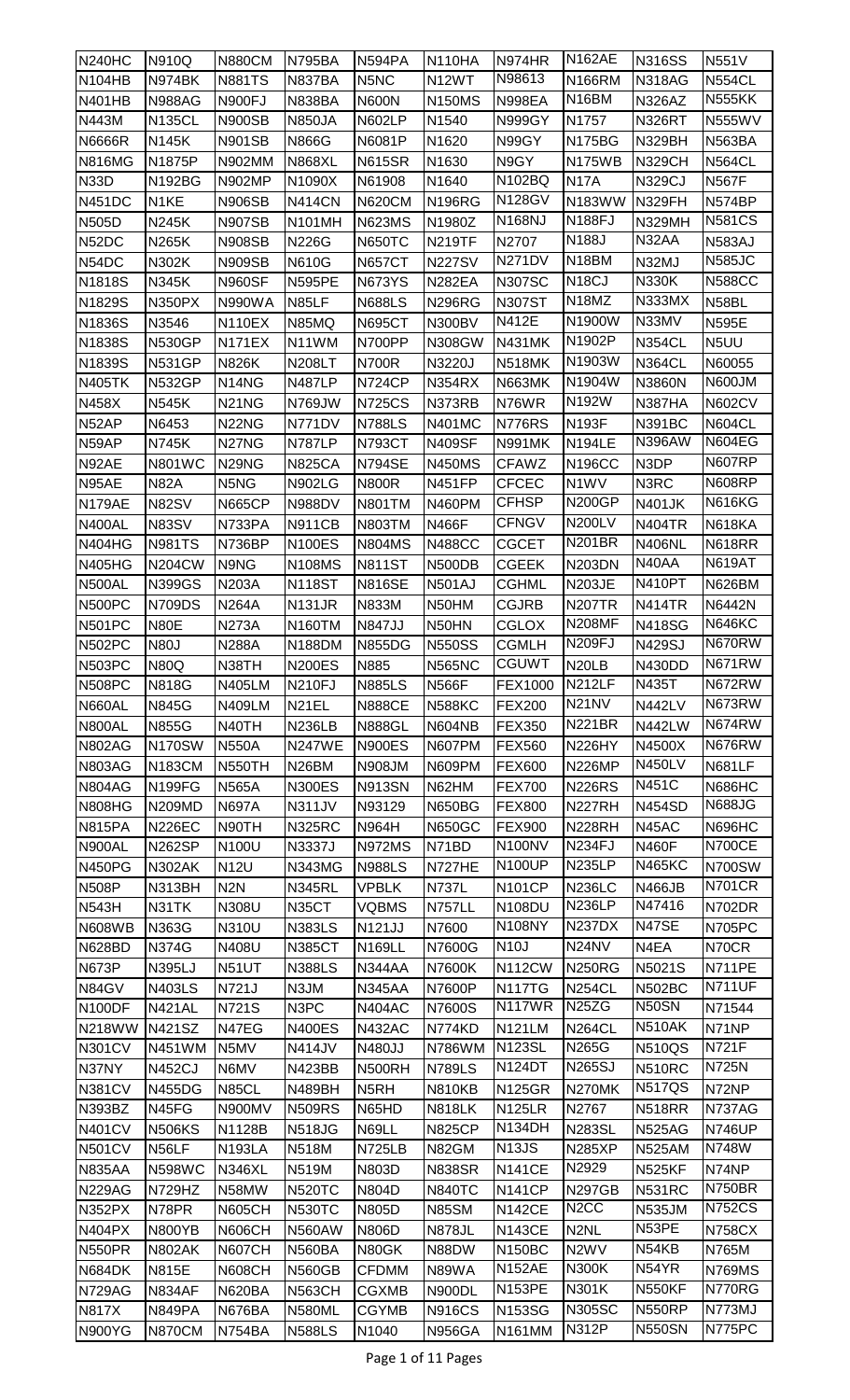| N777TC        | <b>N357H</b>       | <b>N444WB</b>      | N <sub>155</sub> SM | N12LM                         | <b>N878DN</b>       | N680DF             | <b>N671AF</b>                 | <b>KFS1999</b> | <b>KFS5199</b> |
|---------------|--------------------|--------------------|---------------------|-------------------------------|---------------------|--------------------|-------------------------------|----------------|----------------|
| <b>N7788T</b> | <b>N457H</b>       | <b>N522MK</b>      | <b>N208AH</b>       | <b>N150TX</b>                 | <b>N882C</b>        | <b>N727LM</b>      | BKB1                          | <b>KFS2011</b> | <b>KFS5211</b> |
| N77UF         | <b>N557H</b>       | N5585              | <b>N208L</b>        | <b>N168CE</b>                 | <b>N882LT</b>       | <b>N745KD</b>      | BKB <sub>2</sub>              | <b>KFS2099</b> | <b>KFS5299</b> |
| <b>N785QS</b> | <b>N110PK</b>      | N5616              | N265H               | N177BB                        | <b>N889DW</b>       | <b>N757MC</b>      | N1125J                        | <b>KFS2111</b> | <b>KFS5311</b> |
| N787BN        | <b>N211EW</b>      | N <sub>5</sub> DJ  | <b>N322GC</b>       | N17JK                         | N89CE               | <b>N797CB</b>      | N1454H                        | <b>KFS2199</b> | <b>KFS5399</b> |
| <b>N791JK</b> | <b>N214JK</b>      | N60349             | <b>N357PR</b>       | N <sub>18</sub> DF            | <b>N900JG</b>       | <b>N818BK</b>      | N <sub>16</sub> NK            | <b>KFS2211</b> | <b>KFS5411</b> |
| <b>N796BA</b> | <b>N235PE</b>      | N700BK             | <b>N381AL</b>       | N <sub>1</sub> H <sub>Z</sub> | <b>N907DP</b>       | N81DC              | N <sub>19</sub> GR            | <b>KFS2299</b> | <b>KFS5499</b> |
| N7GU          | N235PZ             | <b>N100A</b>       | <b>N382AL</b>       | N <sub>1</sub> SN             | N92CX               | <b>N823CA</b>      | N <sub>1</sub> N <sub>C</sub> | <b>KFS2311</b> | <b>KFS5511</b> |
| N7NE          | N27MP              | <b>N200A</b>       | <b>N400TW</b>       | <b>N202WR</b>                 | N92FG               | <b>N826CA</b>      | <b>N235MC</b>                 | <b>KFS2399</b> | <b>KFS5599</b> |
| N7NQ          | <b>N561LS</b>      | <b>N211DH</b>      | N42LG               | <b>N215RX</b>                 | N92RX               | <b>N828CA</b>      | N2425                         | <b>KFS2411</b> | <b>KFS5611</b> |
| N7UF          | N72BR              | <b>N225HL</b>      | <b>N437WR</b>       | <b>N217DC</b>                 | N954L               | <b>N828KD</b>      | N2426                         | <b>KFS2499</b> | <b>KFS5699</b> |
| <b>N8000E</b> | N81FJ              | <b>N261PE</b>      | <b>N438WR</b>       | <b>N218PE</b>                 | <b>N990GR</b>       | <b>N863CA</b>      | N2428                         | <b>KFS2511</b> | <b>KFS5711</b> |
| N800DL        | N85PK              | <b>N280K</b>       | <b>N529BC</b>       | <b>N224N</b>                  | <b>N993MB</b>       | <b>N865CA</b>      | N31MJ                         | <b>KFS2599</b> | <b>KFS5799</b> |
| <b>N808MF</b> | <b>N865PC</b>      | <b>N300A</b>       | N5572               | <b>N225N</b>                  | <b>VPBJD</b>        | <b>N866CA</b>      | <b>N334RJ</b>                 | <b>KFS2611</b> | <b>KFS5811</b> |
| N80FK         | N87PK              | N303EM             | <b>N56L</b>         | <b>N228N</b>                  | N <sub>234</sub> DB | N881Q              | N410G                         | <b>KFS2699</b> | <b>KFS5899</b> |
| N80JE         | <b>XASAD</b>       | <b>N304EM</b>      | <b>N603MA</b>       | <b>N241CT</b>                 | <b>N244DS</b>       | <b>N882CA</b>      | N42AV                         | <b>KFS2711</b> | <b>KFS5911</b> |
| <b>N8100E</b> | N45KX              | <b>N305EM</b>      | <b>N626HJ</b>       | <b>N244LJ</b>                 | <b>N276MA</b>       | N899U              | <b>N485GM</b>                 | <b>KFS2799</b> | <b>KFS5999</b> |
| <b>N810BS</b> | N75HS              | <b>N306EM</b>      | <b>N733E</b>        | <b>N265RX</b>                 | N <sub>2</sub> T    | <b>N910CN</b>      | N48KR                         | <b>KFS2811</b> | <b>KFS6011</b> |
| <b>N813QS</b> | <b>N295SG</b>      | <b>N307EM</b>      | <b>N818SJ</b>       | <b>N282DR</b>                 | N62MS               | <b>N943RL</b>      | N49KR                         | <b>KFS2899</b> | <b>KFS6099</b> |
| <b>N818CH</b> | <b>N922H</b>       | N350M              | <b>N889NC</b>       | N <sub>2</sub> H <sub>Z</sub> | N63HS               | <b>N997CB</b>      | <b>N500TS</b>                 | <b>KFS2911</b> | <b>KFS6111</b> |
| <b>N818KF</b> | <b>N933H</b>       | N360M              | N89NC               | <b>N306MF</b>                 | N75ES               | <b>N710LC</b>      | N50KR                         | <b>KFS2999</b> | <b>KFS6199</b> |
| <b>N8200E</b> | <b>N955H</b>       | <b>N370M</b>       | <b>N925DM</b>       | <b>N307RX</b>                 | <b>N929BC</b>       | <b>N711KE</b>      | <b>N672PS</b>                 | <b>KFS3011</b> | <b>KFS6211</b> |
| <b>N821CN</b> | N966H              | <b>N399SC</b>      | N96DS               | <b>N316TM</b>                 | <b>CFCSI</b>        | N8293K             | <b>N836MF</b>                 | <b>KFS3099</b> | <b>KFS6299</b> |
| <b>N8288R</b> | N477JB             | <b>N404VL</b>      | <b>N989BJ</b>       | <b>N325B</b>                  | <b>CFIGO</b>        | <b>N901TF</b>      | <b>N871AT</b>                 | <b>KFS3111</b> | <b>KFS6311</b> |
| <b>N828PJ</b> | <b>N500AF</b>      | <b>N499SC</b>      | <b>N225MC</b>       | <b>N338PC</b>                 | <b>CFMDF</b>        | <b>N902TF</b>      | N8JQ                          | <b>KFS3199</b> | <b>KFS6399</b> |
| <b>N829JC</b> | <b>N520AF</b>      | <b>N500E</b>       | N45AF               | <b>N352DA</b>                 | <b>CFMRI</b>        | <b>N907TF</b>      | N901G                         | <b>KFS3211</b> | <b>KFS6411</b> |
| <b>N8300E</b> | <b>N599H</b>       | <b>N509GE</b>      | <b>N602JF</b>       | N370FC                        | <b>CGAWR</b>        | <b>N908TF</b>      | N903G                         | <b>KFS3299</b> | <b>KFS6499</b> |
| <b>N837RE</b> | <b>N203R</b>       | <b>N520E</b>       | <b>N660S</b>        | N3968G                        | CGAWU               | <b>N909TF</b>      | N99FG                         | <b>KFS3311</b> | <b>KFS6511</b> |
| <b>N8400E</b> | N302R              | <b>N596DC</b>      | <b>N718MC</b>       | <b>N404MS</b>                 | CGCDS               | N109GX             | <b>N100KK</b>                 | <b>KFS3399</b> | <b>KFS6599</b> |
| <b>N840CT</b> | N71TV              | <b>N597DC</b>      | <b>CFBEL</b>        | N42PJ                         | <b>CGDPF</b>        | <b>N120YB</b>      | <b>N111KK</b>                 | <b>KFS3411</b> | <b>KFS6611</b> |
| <b>N844GF</b> | <b>N960ES</b>      | N92SH              | <b>CFBNS</b>        | <b>N435HC</b>                 | <b>CGDPG</b>        | <b>N130YB</b>      | <b>N127GK</b>                 | <b>KFS3499</b> | <b>KFS6699</b> |
| <b>N846QM</b> | <b>N113CS</b>      | N9SC               | <b>CFCDE</b>        | <b>N450AJ</b>                 | <b>CGENM</b>        | N <sub>132PH</sub> | <b>N150TK</b>                 | <b>KFS3511</b> | <b>KFS6711</b> |
| N84PJ         | N <sub>22</sub> LC | <b>EJM168</b>      | <b>CFDOL</b>        | <b>N452AJ</b>                 | <b>CGEPG</b>        | <b>N158M</b>       | <b>N166HL</b>                 | <b>KFS3599</b> | <b>KFS6799</b> |
| <b>N850CT</b> | N33LC              | N <sub>18</sub> WZ | <b>CFGIL</b>        | N484VB                        | <b>CGFCB</b>        | <b>N183TS</b>      | N3RK                          | <b>KFS3611</b> | <b>KFS6811</b> |
| <b>N850EC</b> | <b>N412ET</b>      | <b>N402SE</b>      | <b>CFJHS</b>        | N4HZ                          | <b>CGHGC</b>        | <b>N210VS</b>      | N777KK                        | <b>KFS3699</b> | <b>KFS6899</b> |
| <b>N850EN</b> | N44LC              | <b>N450L</b>       | <b>CFJOI</b>        | <b>N521PE</b>                 | <b>CGIBU</b>        | <b>N220AB</b>      | <b>N780W</b>                  | <b>KFS3711</b> | <b>KFS6911</b> |
| <b>N850EP</b> | N55LC              | <b>N634XJ</b>      | <b>CFKJM</b>        | <b>N526CF</b>                 | <b>CGKEG</b>        | <b>N247EM</b>      | <b>N797KK</b>                 | <b>KFS3799</b> | <b>KFS6999</b> |
| <b>N851CB</b> | N76LC              | N66ZC              | <b>CFLRJ</b>        | N55BK                         | <b>CGKTO</b>        | <b>N288CB</b>      | N799MJ                        | <b>KFS3811</b> | <b>KFS7011</b> |
| <b>N851GG</b> | <b>N778CR</b>      | N8168F             | <b>CFMOS</b>        | <b>N582JF</b>                 | <b>CGLFO</b>        | N32GA              | N7AG                          | <b>KFS3899</b> | <b>KFS7099</b> |
| N86CV         | N88LC              | <b>N831GA</b>      | <b>CFPHS</b>        | N5MQ                          | <b>CGMNC</b>        | N32PH              | <b>N916RT</b>                 | <b>KFS3911</b> | <b>KFS7111</b> |
| N87WU         | <b>N923SG</b>      | <b>N901AB</b>      | <b>CFRCI</b>        | N600ML                        | <b>CGRQQ</b>        | <b>N345PF</b>      | N <sub>21</sub> LN            | <b>KFS3999</b> | <b>KFS7199</b> |
| <b>N880LT</b> | N382G              | <b>N955SE</b>      | <b>CFZCC</b>        | <b>N602AT</b>                 | <b>CGSLC</b>        | <b>N363MF</b>      | N22326                        | <b>KFS4011</b> | <b>KFS7211</b> |
| <b>N887AG</b> | <b>N250WA</b>      | <b>EJM007</b>      | <b>CGBBX</b>        | N604TF                        | <b>CGWLE</b>        | <b>N445UC</b>      | N333WM                        | <b>KFS4099</b> | <b>KFS7299</b> |
| <b>N889MR</b> | <b>N148GB</b>      | <b>EJM11</b>       | CGDLI               | <b>N605ML</b>                 | <b>CGWLL</b>        | <b>N500M</b>       | N6104S                        | <b>KFS4111</b> | <b>KFS7311</b> |
| N88DZ         | <b>N208SA</b>      | <b>EJM18</b>       | CGGLO               | <b>N611JW</b>                 | N <sub>10</sub> TR  | <b>N509GL</b>      | N7134P                        | <b>KFS4199</b> | <b>KFS7399</b> |
| N88WU         | <b>N352BC</b>      | EJM1897            | <b>CGKAU</b>        | <b>N615L</b>                  | <b>N166ST</b>       | <b>N550M</b>       | <b>KFS1011</b>                | <b>KFS4211</b> | <b>KFS7411</b> |
| <b>N890LE</b> | N4718N             | EJM200             | <b>CGLBB</b>        | <b>N615MS</b>                 | <b>N170AC</b>       | <b>N604GW</b>      | <b>KFS1099</b>                | <b>KFS4299</b> | <b>KFS7499</b> |
| <b>N900SN</b> | <b>N626UT</b>      | <b>EJM25</b>       | <b>CGLFV</b>        | N61DF                         | N <sub>18</sub> TM  | <b>N632BL</b>      | <b>KFS1111</b>                | <b>KFS4311</b> | <b>KFS7511</b> |
| <b>N910J</b>  | <b>N115TT</b>      | EJM30              | CGLUL               | <b>N620JH</b>                 | <b>N229BP</b>       | <b>N636MF</b>      | <b>KFS1199</b>                | <b>KFS4399</b> | <b>KFS7599</b> |
| <b>N923CL</b> | <b>N528MP</b>      | EJM301             | <b>CGNDN</b>        | <b>N621JH</b>                 | <b>N264C</b>        | <b>N638MF</b>      | <b>KFS1211</b>                | <b>KFS4411</b> | <b>KFS7611</b> |
| <b>N924WJ</b> | N80EP              | EJM330             | CGOIH               | <b>N622CK</b>                 | N30AF               | <b>N650MC</b>      | <b>KFS1299</b>                | <b>KFS4499</b> | <b>KFS7699</b> |
| <b>N927JT</b> | <b>N353PC</b>      | EJM4               | <b>CGPPI</b>        | N64LM                         | N35SE               | <b>N685BC</b>      | <b>KFS1311</b>                | <b>KFS4511</b> | <b>KFS7711</b> |
| <b>N929MC</b> | <b>N387PC</b>      | EJM43              | CGRGM               | <b>N664AF</b>                 | N36EP               | <b>N687GL</b>      | <b>KFS1399</b>                | <b>KFS4599</b> | <b>KFS7799</b> |
| <b>N929MM</b> | <b>N513DL</b>      | <b>EJM450</b>      | <b>CGWFM</b>        | N69GT                         | N40ML               | <b>N782TP</b>      | <b>KFS1411</b>                | <b>KFS4611</b> | <b>KFS7811</b> |
| N93KD         | N710DL             | <b>EJM50</b>       | CGXBB               | N773PC                        | N4216S              | <b>N835MA</b>      | <b>KFS1499</b>                | <b>KFS4699</b> | <b>KFS7899</b> |
| <b>N93S</b>   | N <sub>10</sub> F  | <b>EJM51</b>       | <b>CGXDN</b>        | <b>N77X</b>                   | N44VP               | <b>N838MF</b>      | <b>KFS1511</b>                | <b>KFS4711</b> | <b>KFS7911</b> |
| <b>N946RB</b> | <b>N604EM</b>      | <b>EJM517</b>      | <b>CGXNW</b>        | N7EJ                          | <b>N461AR</b>       | N903DC             | <b>KFS1599</b>                | <b>KFS4799</b> | <b>KFS7999</b> |
| N94924        | <b>N686CP</b>      | EJM601             | CGZPX               | N7VY                          | <b>N491EC</b>       | <b>N913DC</b>      | <b>KFS1611</b>                | <b>KFS4811</b> | <b>KFS8011</b> |
| <b>N950CM</b> | <b>N111WB</b>      | EJM680             | <b>CGZUM</b>        | <b>N800EM</b>                 | <b>N545CC</b>       | <b>N913DG</b>      | <b>KFS1699</b>                | <b>KFS4899</b> | <b>KFS8099</b> |
| <b>N969WR</b> | <b>N126WA</b>      | <b>EJM773</b>      | N1070X              | <b>N813PD</b>                 | <b>N561JS</b>       | <b>N992SK</b>      | <b>KFS1711</b>                | <b>KFS4911</b> | <b>KFS8111</b> |
| N97DQ         | <b>N131AJ</b>      | EJM800             | N10MB               | <b>N814PE</b>                 | <b>N601SD</b>       | <b>N999ZG</b>      | <b>KFS1799</b>                | <b>KFS4999</b> | <b>KFS8199</b> |
| <b>N991GT</b> | N136EL             | <b>EJM900</b>      | <b>N115LJ</b>       | <b>N819WG</b>                 | <b>N602SD</b>       | N117PW             | <b>KFS1811</b>                | <b>KFS5011</b> | <b>KFS8211</b> |
| <b>XADLA</b>  | N <sub>18</sub> SK | EJM924             | <b>N119RW</b>       | <b>N824ST</b>                 | N604DH              | N39879             | <b>KFS1899</b>                | <b>KFS5099</b> | <b>KFS8299</b> |
| <b>N257H</b>  | N4387              | <b>N125SJ</b>      | N121R               | <b>N858DN</b>                 | <b>N619ML</b>       | <b>N612AF</b>      | <b>KFS1911</b>                | <b>KFS5111</b> | <b>KFS8311</b> |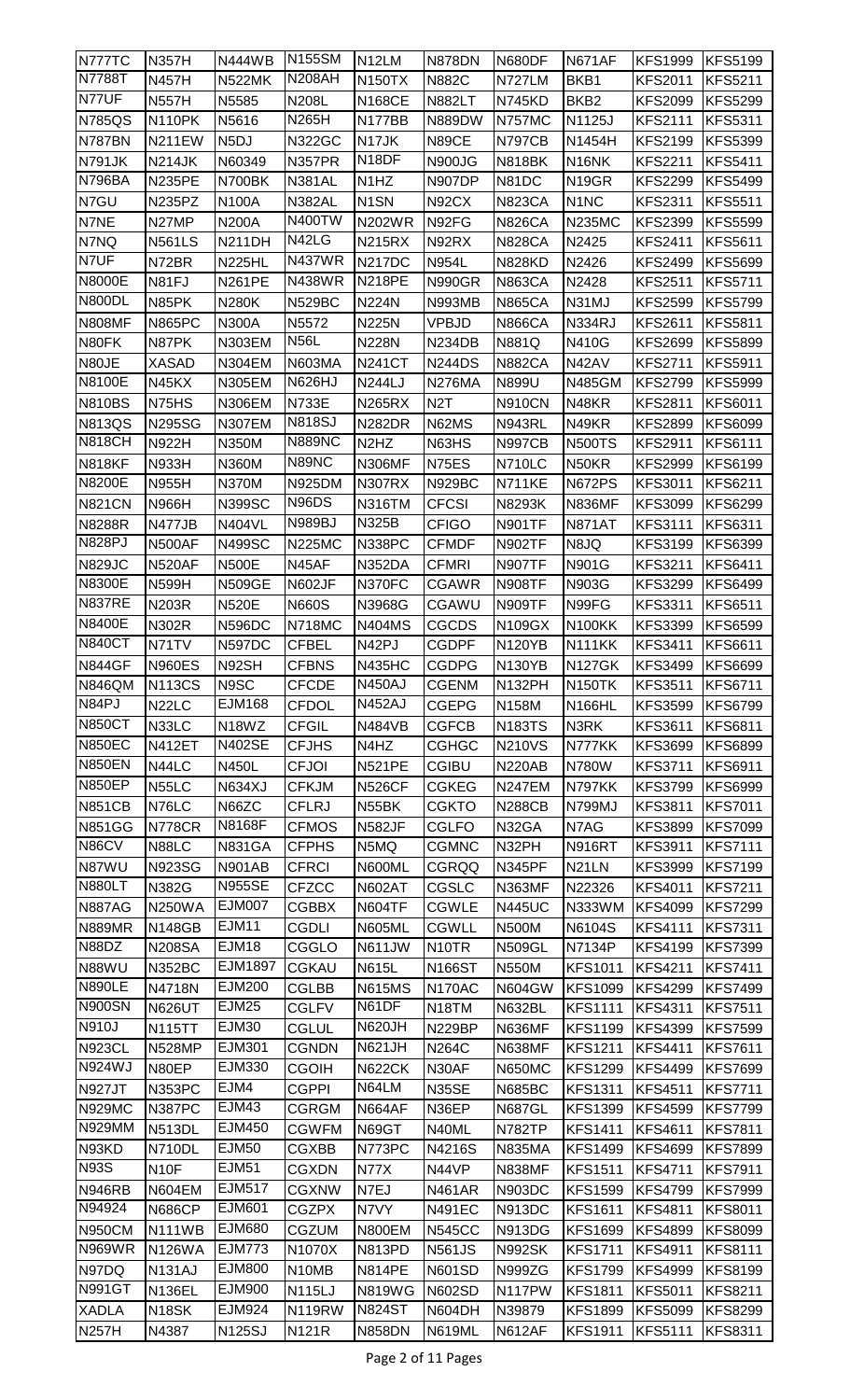| <b>KFS8399</b>     | <b>N300BC</b>      | <b>N257AK</b>      | N <sub>53</sub> DF             | N98PC         | <b>N119AK</b>                 | <b>N611MP</b>       | <b>N219JG</b>      | <b>N411LL</b>     | <b>SST283</b>     |
|--------------------|--------------------|--------------------|--------------------------------|---------------|-------------------------------|---------------------|--------------------|-------------------|-------------------|
| <b>KFS8411</b>     | <b>N303CL</b>      | <b>N30SJ</b>       | <b>N575NM</b>                  | <b>N997RS</b> | <b>N159AK</b>                 | <b>N501GF</b>       | <b>N22G</b>        | <b>N575WB</b>     | <b>SST29</b>      |
| <b>KFS8499</b>     | <b>N318CL</b>      | N4045A             | <b>N835CC</b>                  | <b>N118MM</b> | N <sub>21</sub> FX            | <b>N502GF</b>       | <b>N24G</b>        | <b>N680CG</b>     | <b>SST311</b>     |
| <b>KFS8511</b>     | <b>N321AN</b>      | N4185L             | <b>N876BC</b>                  | <b>N188MC</b> | <b>N279AK</b>                 | <b>N504GF</b>       | N423GS             | <b>CFDGM</b>      | <b>SST314</b>     |
| <b>KFS8599</b>     | <b>N321CL</b>      | N450Z              | <b>N888ES</b>                  | <b>N189MC</b> | <b>N299AK</b>                 | <b>N505GF</b>       | N8MC               | CFDTM             | <b>SST320</b>     |
| <b>KFS8611</b>     | N350J              | N459M              | <b>N901FH</b>                  | N33022        | <b>N343FX</b>                 | <b>N155AN</b>       | <b>N601MU</b>      | <b>CFGMQ</b>      | SST33             |
| <b>KFS8699</b>     | N400J              | <b>N644CB</b>      | <b>N916GR</b>                  | <b>N399RW</b> | <b>N349AK</b>                 | N240Z               | <b>N808T</b>       | CFGSB             | SST <sub>36</sub> |
| <b>KFS8711</b>     | <b>N500J</b>       | <b>N75CS</b>       | <b>N999LX</b>                  | <b>N450PU</b> | <b>N375SC</b>                 | N71WH               | N8767              | CFHGY             | <b>SST373</b>     |
| <b>KFS8799</b>     | <b>N501CT</b>      | <b>N76CS</b>       | <b>N256AH</b>                  | N76TF         | <b>N376SC</b>                 | N1911W              | N <sub>1FC</sub>   | <b>CFMPA</b>      | <b>SST374</b>     |
| <b>KFS8811</b>     | <b>N573B</b>       | N76CY              | N470LH                         | N1897A        | <b>N394AK</b>                 | <b>N721CC</b>       | N <sub>1FS</sub>   | CFMPB             | <b>SST377</b>     |
| <b>KFS8899</b>     | <b>N573CM</b>      | N77CS              | <b>N527JG</b>                  | N300GM        | <b>N542LR</b>                 | N82CW               | N <sub>1</sub> SF  | CFMPE             | <b>SST438</b>     |
| <b>KFS8911</b>     | N600J              | <b>N860AA</b>      | <b>N738BM</b>                  | <b>N352BH</b> | <b>N551CS</b>                 | N83CW               | N900MF             | CFMPF             | <b>SST443</b>     |
| <b>KFS8999</b>     | <b>N604BC</b>      | <b>N989BC</b>      | N85DN                          | N369GC        | N570DC                        | N86CW               | <b>N29LJ</b>       | CFMPG             | <b>SST476</b>     |
| <b>KFS9011</b>     | <b>N624B</b>       | <b>N100AR</b>      | N <sub>1</sub>                 | <b>N404EL</b> | <b>N699AK</b>                 | <b>N877W</b>        | <b>N468GH</b>      | <b>CFMPH</b>      | <b>SST49</b>      |
| <b>KFS9099</b>     | <b>N65SJ</b>       | N <sub>18</sub> RF | <b>N218JT</b>                  | <b>N529PP</b> | N700NY                        | <b>N191AE</b>       | <b>N535PS</b>      | CFMPK             | <b>SST534</b>     |
| <b>KFS9111</b>     | N6757M             | N1962J             | <b>N219GR</b>                  | <b>N546FX</b> | <b>N818KC</b>                 | N50AE               | N54SL              | <b>CFMPL</b>      | <b>SST55</b>      |
| <b>KFS9199</b>     | N700J              | N1967J             | N32BC                          | <b>N560VR</b> | <b>N899AK</b>                 | <b>N754AE</b>       | NSH46              | CFMPP             | <b>SST583</b>     |
| <b>KFS9211</b>     | N727YB             | N1955M             | N392JT                         | <b>N680VR</b> | N91MG                         | N801WW              | <b>N170TM</b>      | CFMPQ             | SST72             |
| <b>KFS9299</b>     | <b>N75SJ</b>       | N1967M             | N45GA                          | <b>N681P</b>  | <b>N929AK</b>                 | N91LA               | <b>N170TY</b>      | <b>CFRPH</b>      | <b>SST768</b>     |
| <b>KFS9311</b>     | <b>N789KP</b>      | <b>N213JT</b>      | <b>N492JT</b>                  | <b>N750GS</b> | <b>N980GB</b>                 | N92LA               | <b>N225JH</b>      | CFRPQ             | SST82             |
| <b>KFS9399</b>     | N850J              | <b>N311CG</b>      | N499WM                         | <b>N196CT</b> | TFF1                          | N93LA               | N <sub>21</sub> VF | <b>CFSUJ</b>      | SST83             |
| <b>KFS9411</b>     | <b>N913CL</b>      | N36787             | <b>N604GR</b>                  | <b>N196JP</b> | TFF10                         | N94LA               | N4325P             | CFSWC             | <b>SST847</b>     |
| <b>KFS9499</b>     | <b>N95SJ</b>       | N444QG             | <b>N700GR</b>                  | <b>N189VP</b> | <b>TFF105</b>                 | <b>N109DE</b>       | N3572D             | CGFOX             | <b>SST864</b>     |
| <b>KFS9511</b>     | <b>N850MY</b>      | N44QG              | <b>N707JT</b>                  | <b>N289K</b>  | TFF16                         | N192SW              | <b>N612JN</b>      | <b>CGHVP</b>      | <b>SST920</b>     |
| <b>KFS9599</b>     | <b>N12L</b>        | <b>N514AJ</b>      | <b>N811JW</b>                  | N39NP         | <b>TFF17</b>                  | <b>N194SW</b>       | N677FR             | CGMOM             | <b>SST924</b>     |
| <b>KFS9611</b>     | N <sub>28</sub> CA | N55GV              | <b>N815JW</b>                  | <b>N589K</b>  | <b>TFF185</b>                 | <b>N273SW</b>       | <b>N712KC</b>      | <b>CGMPA</b>      | <b>SST938</b>     |
| <b>KFS9699</b>     | N31CU              | <b>N577PS</b>      | <b>N816JW</b>                  | N59CF         | TFF20                         | <b>N407DE</b>       | <b>N930TC</b>      | CGMPE             | <b>SST949</b>     |
| <b>KFS9711</b>     | N33MS              | <b>N604JJ</b>      | <b>N818JW</b>                  | <b>N107RM</b> | TFF <sub>23</sub>             | <b>N407PS</b>       | N <sub>24</sub> CC | <b>CGMPF</b>      | SST96             |
| <b>KFS9799</b>     | <b>N431GW</b>      | <b>N604LL</b>      | <b>N926RR</b>                  | <b>N322CP</b> | <b>TFF258</b>                 | <b>N604DE</b>       | <b>N750GM</b>      | <b>CGMPI</b>      | <b>N521DC</b>     |
| <b>KFS9811</b>     | N47CA              | <b>N614AJ</b>      | N7975N                         | <b>N473GG</b> | TFF33                         | <b>N801DE</b>       | <b>N751GM</b>      | CGMPJ             | <b>N595CB</b>     |
| <b>KFS9899</b>     | <b>N520SC</b>      | N7402              | N196PH                         | <b>N475LC</b> | TFF34                         | <b>N842E</b>        | <b>N752GM</b>      | <b>CGMPK</b>      | <b>N888KJ</b>     |
| <b>KFS9911</b>     | <b>N560TD</b>      | N7403              | N324FP                         | <b>N476LC</b> | <b>TFF419</b>                 | <b>N843E</b>        | N850VJ             | <b>CGMPM</b>      | KEY91             |
| <b>KFS9999</b>     | <b>N625SC</b>      | <b>N808MN</b>      | N55107                         | <b>N477LC</b> | TFF42                         | <b>N886G</b>        | N370JL             | <b>CGMPN</b>      | KEY92             |
| <b>N176CG</b>      | <b>N661TC</b>      | N80HD              | <b>N560TX</b>                  | N478GS        | TFF43                         | <b>N494EC</b>       | N37JL              | CGMPO             | KEY93             |
| N176CL             | <b>N716WA</b>      | N88HX              | <b>N583D</b>                   | <b>N525CH</b> | <b>TFF468</b>                 | N60343              | <b>N530DL</b>      | <b>CGMPP</b>      | KEY94             |
| <b>N299LS</b>      | <b>N85PS</b>       | <b>N255RB</b>      | <b>N584D</b>                   | N760BP        | <b>TFF470</b>                 | <b>N650JS</b>       | N90AM              | CGMPR             | KEY95             |
| <b>N507SA</b>      | N1094L             | N35CC              | N585D                          | <b>N401PG</b> | <b>TFF54</b>                  | N671WM              | N96AM              | CGMPT             | KEY96             |
| N543PB             | <b>N233HC</b>      | N35CQ              | N75TX                          | N79PG         | <b>TFF723</b>                 | <b>N672WM</b>       | <b>N178EJ</b>      | <b>CGMPV</b>      | KEY97             |
| <b>N621DE</b>      | N30LB              | <b>N65CC</b>       | <b>N747CP</b>                  | <b>EJM715</b> | <b>TFF850</b>                 | <b>N731TR</b>       | <b>N544XL</b>      | <b>CGMPX</b>      | KEY98             |
| <b>N721FF</b>      | <b>N447MY</b>      | N75CC              | <b>N101HZ</b>                  | <b>N122EJ</b> | TFF9                          | <b>N800YY</b>       | <b>N115RL</b>      | <b>CGMPY</b>      | N30AB             |
| <b>N800M</b>       | N50LB              | <b>N856BB</b>      | N <sub>10</sub> H <sub>Z</sub> | N35798        | TFF94                         | <b>N987AB</b>       | <b>N356LS</b>      | <b>CGMPZ</b>      | <b>N31D</b>       |
| N900JB             | N5743W             | <b>N85CC</b>       | N <sub>10</sub> RZ             | <b>N715LA</b> | <b>N836AA</b>                 | N143G               | N680RW             | <b>CGNMK</b>      | N371FP            |
| <b>CGMRL</b>       | N67PC              | N2121              | N111HZ                         | N8JR          | N1223H                        | N56UH               | <b>LXJ500</b>      | CGNSE             | <b>N515PV</b>     |
| <b>CGRPF</b>       | N <sub>1</sub> DC  | <b>N331CG</b>      | N1138N                         | <b>N900RB</b> | <b>N28VV</b>                  | N57UH               | <b>N987AL</b>      | CGTCT             | N71HR             |
| <b>N213X</b>       | N <sub>1</sub> ZC  | <b>N335LL</b>      | N <sub>16</sub> PC             | <b>N903JP</b> | <b>N342AS</b>                 | <b>N608GA</b>       | <b>CGMYY</b>       | <b>CGTJN</b>      | <b>N128ST</b>     |
| N373ML             | N <sub>2</sub> ZC  | N378L              | <b>N229AE</b>                  | <b>N989AL</b> | <b>N413KG</b>                 | <b>N385PD</b>       | <b>CGMZE</b>       | <b>N336PC</b>     | <b>N213LA</b>     |
| N42MS              | <b>N305TC</b>      | <b>N451GA</b>      | N30PC                          | <b>N991AL</b> | <b>N425JS</b>                 | <b>N540M</b>        | <b>CGWLI</b>       | N83JR             | <b>N350JW</b>     |
| N474PC             | <b>N350JC</b>      | <b>N806AC</b>      | <b>N365AT</b>                  | N4053H        | <b>N501DA</b>                 | N542M               | N <sub>10</sub> SL | N83RR             | N61KM             |
| N50HC              | <b>N35SJ</b>       | N80RP              | N40PC                          | N7245G        | <b>N501KG</b>                 | N67WM               | <b>N224EA</b>      | N96AL             | <b>N688FA</b>     |
| N57BJ              | <b>N420EM</b>      | N82RP              | N41PC                          | <b>N815TR</b> | <b>N112CZ</b>                 | N741E               | <b>N256LK</b>      | N979TB            | N74KP             |
| N <sub>5</sub> DM  | N4415S             | N8768              | N46WC                          | <b>N947GS</b> | <b>N183JS</b>                 | <b>N742E</b>        | N40RA              | SST011            | <b>N891DF</b>     |
| N <sub>5U</sub> T  | <b>N504YP</b>      | N89RP              | N46WD                          | <b>N789RR</b> | <b>N518S</b>                  | <b>N743E</b>        | <b>N740SS</b>      | <b>SST017</b>     | <b>N980BC</b>     |
| N900HC             | N550WM             | <b>N273MC</b>      | N5734                          | <b>N802RR</b> | N707MM                        | <b>N744E</b>        | N800WD             | <b>SST047</b>     | N46MK             |
| N900HE             | <b>N604KT</b>      | N777MC             | N60PC                          | N84TN         | <b>N207BA</b>                 | N745E               | <b>N808GG</b>      | <b>SST065</b>     | <b>N288KM</b>     |
| N1794              | N747KE             | N1DM               | N68PC                          | N850DD        | N <sub>25</sub> NY            | N746E               | <b>N855SA</b>      | <b>SST073</b>     | <b>N418AB</b>     |
| N1TM               | N9964Y             | <b>CFCRH</b>       | N76PC                          | <b>N855TE</b> | N273JC                        | <b>N122PH</b>       | <b>N907MC</b>      | <b>SST092</b>     | <b>N494TB</b>     |
| <b>N556TT</b>      | N <sub>20</sub> EB | <b>N123GF</b>      | N77TC                          | <b>N85TN</b>  | N273JE                        | N <sub>24</sub> PH  | N92UP              | <b>SST107</b>     | <b>N650CG</b>     |
| N80MD              | <b>N222TM</b>      | N1759C             | N78TC                          | N86TN         | N66CY                         | <b>N85M</b>         | <b>VQBOK</b>       | <b>SST181</b>     | <b>N127AR</b>     |
| <b>CGCNR</b>       | N2243              | <b>N272BC</b>      | <b>N876G</b>                   | N87TN         | N23605                        | N170DC              | <b>N458LM</b>      | <b>SST187</b>     | <b>N532CC</b>     |
| <b>N114BD</b>      | N6VB               | <b>N360AV</b>      | <b>N888DF</b>                  | <b>BJS343</b> | <b>N442JB</b>                 | N <sub>170</sub> JC | N <sub>1</sub> S   | <b>SST216</b>     | <b>N533CC</b>     |
| <b>N115AN</b>      | N75VB              | N3AV               | <b>N904DS</b>                  | <b>BJS546</b> | <b>N695GL</b>                 | N170JF              | <b>N711BE</b>      | SST <sub>23</sub> | <b>N534CC</b>     |
| <b>N201SD</b>      | N8VB               | <b>N409AV</b>      | N90NA                          | EJM91         | <b>N721CE</b>                 | N <sub>1EL</sub>    | <b>N301SG</b>      | <b>SST253</b>     | <b>N464GR</b>     |
| N <sub>23</sub> SB | N159M              | N40KJ              | N90RZ                          | LXJ343        | N <sub>1</sub> D <sub>S</sub> | <b>N978TS</b>       | N302SG             | <b>SST262</b>     | <b>N27X</b>       |
| N <sub>2</sub> RM  | N1VG               | N47NM              | N94FL                          | LXJ546        | <b>N375WB</b>                 | <b>N20G</b>         | <b>N309SG</b>      | <b>SST272</b>     | <b>N797SE</b>     |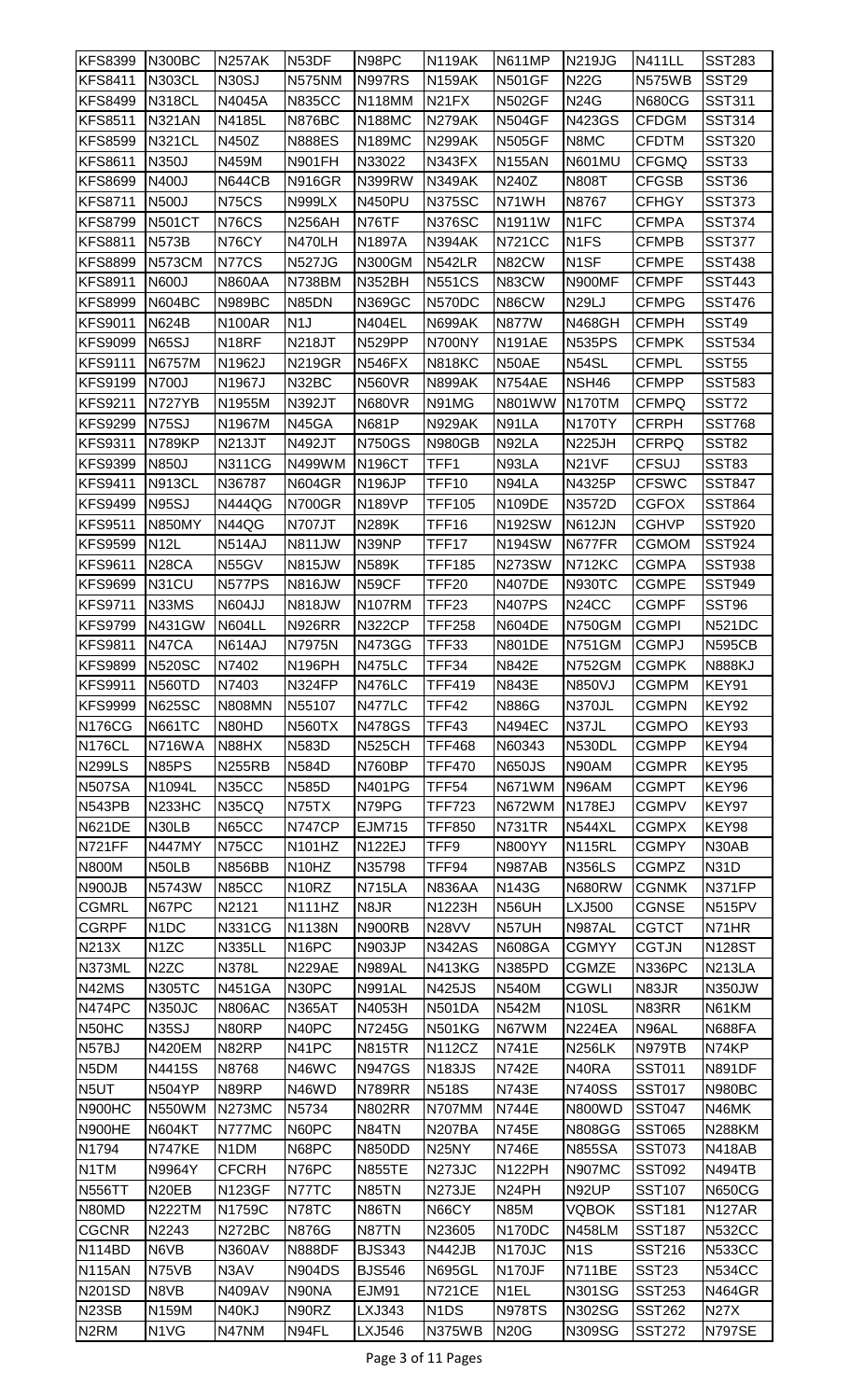| N <sub>12</sub> F  | N85NV                          | <b>N902AF</b>     | N3088X             | <b>N208KJ</b> | <b>N550U</b>                  | N50YP             | <b>N721CN</b>      | N <sub>27</sub> CY  | <b>N723JA</b>       |
|--------------------|--------------------------------|-------------------|--------------------|---------------|-------------------------------|-------------------|--------------------|---------------------|---------------------|
| <b>N377SC</b>      | <b>N934RD</b>                  | <b>N904AF</b>     | <b>N323SK</b>      | <b>N222LA</b> | <b>N566LW</b>                 | <b>N525EP</b>     | <b>N750BL</b>      | <b>N296PM</b>       | <b>N723MC</b>       |
| <b>N385WL</b>      | <b>N129WH</b>                  | <b>N906AF</b>     | <b>N346PC</b>      | <b>N250LG</b> | <b>N572PC</b>                 | <b>N528AP</b>     | N787MH             | N3634R              | N73FJ               |
| <b>N480CC</b>      | N154G                          | <b>N400PS</b>     | N379HC             | <b>N277GE</b> | <b>N581TF</b>                 | N52YP             | N78PG              | N3699A              | <b>N744AT</b>       |
| <b>N489B</b>       | <b>N163EB</b>                  | N449L             | N3FE               | N27HK         | N6040R                        | <b>N535BB</b>     | N80952             | N <sub>4</sub> RP   | <b>N771KB</b>       |
| <b>N400SH</b>      | N <sub>20</sub> CF             | N456Q             | <b>N496WH</b>      | <b>N280BC</b> | <b>N667HS</b>                 | <b>N54J</b>       | N8910U             | N5500K              | <b>N799JL</b>       |
| <b>N529AB</b>      | <b>N225CM</b>                  | <b>N522DK</b>     | N4FE               | <b>N286MJ</b> | <b>N682GA</b>                 | <b>N593HR</b>     | <b>DCM3077</b>     | N6213U              | <b>N800GR</b>       |
| <b>N31ST</b>       | <b>N228PK</b>                  | <b>N525RK</b>     | <b>N501WJ</b>      | N28983        | <b>N706CD</b>                 | N5950C            | <b>DCM3085</b>     | N626AF              | <b>N804BC</b>       |
| <b>N800WV</b>      | <b>N300KH</b>                  | N5359E            | <b>N521AT</b>      | N315EJ        | N711NK                        | N5JE              | DCM3194 N6832B     |                     | <b>N804CV</b>       |
| <b>N950X</b>       | <b>N310EL</b>                  | N58TF             | <b>N569DM</b>      | N317ML        | N799DD                        | N5VA              | EJM502             | <b>N717DX</b>       | <b>N808XT</b>       |
| <b>N520AC</b>      | <b>N311EL</b>                  | N6153B            | N <sub>5FE</sub>   | N3400S        | <b>N805CJ</b>                 | N604EF            | N1086              | N750DX              | <b>N820MS</b>       |
| <b>N525AC</b>      | <b>N312EL</b>                  | <b>N622SL</b>     | <b>N600AW</b>      | <b>N400AC</b> | <b>N807DC</b>                 | <b>N604SB</b>     | <b>N125TM</b>      | N767DT              | <b>N824HG</b>       |
| <b>N816DV</b>      | N31KH                          | N66818            | <b>N621GA</b>      | <b>N442HM</b> | N8106V                        | <b>N607CF</b>     | <b>N131PC</b>      | <b>N783PC</b>       | N84LX               |
| <b>N3196K</b>      | <b>N338TZ</b>                  | <b>N722FS</b>     | N63CR              | <b>N449SA</b> | <b>N821AM</b>                 | <b>N614CM</b>     | <b>N140HM</b>      | <b>N8147E</b>       | <b>N850FA</b>       |
| <b>N890CM</b>      | <b>N558R</b>                   | N72GG             | <b>N642CP</b>      | N45JE         | <b>N886DC</b>                 | <b>N615JL</b>     | <b>N145XL</b>      | N8162T              | <b>N855BB</b>       |
| <b>N316TG</b>      | N57MK                          | <b>N735JR</b>     | <b>N65T</b>        | <b>N477SA</b> | N909PM                        | N6187L            | <b>N146XL</b>      | N86WB               | N8687W              |
| N81SF              | N68JW                          | <b>N794MA</b>     | N65TM              | N48WK         | <b>N977LC</b>                 | <b>N619KS</b>     | <b>N149JS</b>      | LN1JC               | N874WD              |
| N102DZ             | <b>N740VC</b>                  | <b>N111SW</b>     | N6FE               | <b>N512RJ</b> | <b>N986MA</b>                 | <b>N619VB</b>     | <b>N150YB</b>      | LN236AT             | <b>N876C</b>        |
| N59VM              | <b>N757PL</b>                  | <b>N121BL</b>     | <b>N704MF</b>      | <b>N518CL</b> | <b>N100BC</b>                 | <b>N620DX</b>     | <b>N158JS</b>      | <b>LN250GP</b>      | <b>N883RA</b>       |
| <b>N605JS</b>      | N777VK                         | N36789            | N779WM             | <b>N51SE</b>  | <b>N100YP</b>                 | <b>N622PC</b>     | N <sub>15</sub> TT | LN622AT             | <b>N898AN</b>       |
| <b>EJM10</b>       | <b>N86LQ</b>                   | <b>N489JG</b>     | N7942Y             | <b>N525PB</b> | N <sub>10</sub> YJ            | <b>N625JD</b>     | <b>N169TA</b>      | LN633AT             | <b>N900WR</b>       |
| <b>EJM352</b>      | <b>N888VS</b>                  | <b>N625PG</b>     | N7FE               | <b>N561CF</b> | <b>N118WT</b>                 | <b>N626CG</b>     | N <sub>16</sub> YD | LN639AT             | <b>N903TC</b>       |
| N10MZ              | N900WK                         | <b>N690PC</b>     | N7MR               | N604B         | <b>N120JC</b>                 | <b>N647EF</b>     | <b>N174JS</b>      | LN658AT             | <b>N904TC</b>       |
| N737ER             | <b>N906WK</b>                  | N720ML            | <b>N802MS</b>      | <b>N604BS</b> | <b>N146CC</b>                 | <b>N660AS</b>     | <b>N222MC</b>      | LN744AT             | <b>N905B</b>        |
| N7KC               | N1116R                         | N770BB            | <b>N818ME</b>      | <b>N604KJ</b> | <b>N147G</b>                  | N67RX             | <b>N224FD</b>      | LN971AM             | <b>N910SD</b>       |
| <b>N122BN</b>      | N <sub>18</sub> GA             | <b>N9737S</b>     | <b>N825CT</b>      | <b>N605T</b>  | <b>N155SJ</b>                 | <b>N683EF</b>     | <b>N269TA</b>      | LN972AM             | <b>N971AM</b>       |
| <b>N203WB</b>      | N <sub>28</sub> GA             | N10AU             | N9FE               | N63JP         | <b>N162GC</b>                 | <b>N700CH</b>     | <b>N345HC</b>      | N <sub>104</sub> PD | <b>N972AM</b>       |
| N444PC             | N40JJ                          | <b>N138DS</b>     | N111AF             | <b>N669TT</b> | <b>N168CF</b>                 | <b>N704JW</b>     | N3755P             | <b>N148FJ</b>       | <b>N977CP</b>       |
| <b>N654CE</b>      | <b>N424PM</b>                  | N1406C            | <b>N166FB</b>      | N69BH         | <b>N169LS</b>                 | N70TT             | <b>N416KC</b>      | <b>N155BC</b>       | <b>N987KC</b>       |
| <b>N671WB</b>      | <b>N503CB</b>                  | N2027P            | <b>N168AL</b>      | N69VH         | N <sub>17</sub> RP            | <b>N724YS</b>     | <b>N424TM</b>      | <b>N160MG</b>       | <b>DABMW</b>        |
| N67WB              | <b>N5337N</b>                  | <b>N206WE</b>     | N170AK             | N700LH        | N <sub>18</sub> HN            | N73EF             | N42ND              | N1899               | <b>DBMVV</b>        |
| <b>N156BF</b>      | <b>N53SG</b>                   | N20AU             | N1891S             | <b>N701WC</b> | <b>N191WT</b>                 | <b>N747A</b>      | <b>N448TM</b>      | N <sub>1</sub> JC   | <b>GCEYL</b>        |
| <b>N131AR</b>      | N73PG                          | N21116            | <b>N204PM</b>      | <b>N702SP</b> | N1927G                        | N74EF             | <b>N454LC</b>      | <b>N200EL</b>       | <b>GRHMS</b>        |
| N1956M             | N74CD                          | N2126U            | N27GH              | <b>N705SP</b> | N <sub>1</sub> BX             | N74VF             | N5025              | <b>N202XT</b>       | <b>GSANL</b>        |
| <b>N196KC</b>      | N80WM                          | N300TW            | <b>N311JA</b>      | N711AL        | N <sub>1</sub> T <sub>S</sub> | N781H             | <b>N502P</b>       | <b>N228AJ</b>       | <b>GTLFK</b>        |
| <b>N492A</b>       | N97LT                          | N39WG             | N3193W             | <b>N711SX</b> | N <sub>1</sub> VA             | N799S             | <b>N545TC</b>      | <b>N236AT</b>       | <b>HZARK</b>        |
| <b>N500RR</b>      | N98522                         | <b>N428CM</b>     | <b>N350BT</b>      | <b>N711T</b>  | <b>N208BV</b>                 | N805VZ            | N55FG              | <b>N250GP</b>       | <b>MGRAN</b>        |
| <b>N505RR</b>      | <b>CGPKS</b>                   | N42GG             | N39495             | <b>N719PC</b> | <b>N20UA</b>                  | <b>N814BC</b>     | <b>N560EL</b>      | N <sub>26</sub> QT  | <b>MYGLK</b>        |
| <b>N510RR</b>      | <b>N100KU</b>                  | N462WW            | N406VJ             | <b>N750BB</b> | <b>N220JP</b>                 | N8186             | <b>N560EP</b>      | <b>N28QT</b>        | <b>N111VM</b>       |
| N5198J             | N1017T                         | <b>N521VP</b>     | N421V              | N76PW         | <b>N24YS</b>                  | <b>N842A</b>      | <b>N561MK</b>      | <b>N304SE</b>       | <b>N254SD</b>       |
| N5227J             | <b>N101AR</b>                  | <b>N525RF</b>     | <b>N448CD</b>      | N771HM        | <b>N290JP</b>                 | <b>N844UP</b>     | <b>N561RW</b>      | <b>N311G</b>        | N310TT              |
| <b>N523B</b>       | N12VU                          | N5445U            | <b>N453JS</b>      | N772HM        | N <sub>2</sub> T <sub>S</sub> | <b>N845UP</b>     | <b>N567BA</b>      | <b>N358MH</b>       | N3GQ                |
| <b>N588AT</b>      | N <sub>14</sub> LK             | <b>N610BD</b>     | N4872K             | <b>N829PA</b> | N <sub>2</sub> VA             | <b>N846UP</b>     | <b>N604HC</b>      | N37ER               | <b>N420CE</b>       |
| <b>N695RC</b>      | <b>N200NT</b>                  | N62WH             | <b>N550J</b>       | <b>N869GR</b> | N306TT                        | <b>N850BA</b>     | N6165Y             | N37WX               | N52JE               |
| <b>N917GA</b>      | N <sub>22</sub> M <sub>G</sub> | N6331Y            | N58HM              | N87RB         | <b>N330VP</b>                 | <b>N900CH</b>     | N67TM              | <b>N404XT</b>       | N543JF              |
| <b>N982ST</b>      | N3184W                         | N66514            | <b>N5915A</b>      | N905T         | <b>N335MR</b>                 | N900YP            | <b>N688MC</b>      | <b>N430SA</b>       | <b>N550BM</b>       |
| <b>N117SF</b>      | N33TL                          | N714LF            | N59KG              | <b>N930AA</b> | <b>N350EF</b>                 | N901P             | <b>N688RB</b>      | <b>N441P</b>        | <b>N821MA</b>       |
| <b>N127SF</b>      | N3752C                         | N739WW            | <b>N601AC</b>      | N98AC         | <b>N352EF</b>                 | <b>N908EF</b>     | <b>N705BB</b>      | <b>N445AK</b>       | <b>N841TT</b>       |
| N <sub>13</sub> AR | <b>N460AS</b>                  | <b>N787HC</b>     | <b>N612PB</b>      | <b>SR22G</b>  | <b>N353EF</b>                 | <b>N928ST</b>     | <b>N768KD</b>      | <b>N450WB</b>       | <b>N904JK</b>       |
| <b>N196MA</b>      | <b>N500DZ</b>                  | N81BL             | <b>N694TT</b>      | <b>N114EB</b> | <b>N354EF</b>                 | <b>N943VG</b>     | <b>N789BA</b>      | <b>N499GS</b>       | <b>VPCTR</b>        |
| N <sub>27</sub> CJ | <b>N514ED</b>                  | N8285Q            | N71TW              | <b>N123AC</b> | <b>N357EF</b>                 | N95NB             | <b>N790AL</b>      | <b>N506F</b>        | VQBGN               |
| N3MA               | <b>N525GE</b>                  | N92NG             | <b>N755JR</b>      | <b>N211PB</b> | <b>N359EF</b>                 | N96NB             | <b>N866TM</b>      | <b>N513SK</b>       | EJM8                |
| <b>N400FJ</b>      | N56RT                          | <b>N930PC</b>     | N770AF             | <b>N214LD</b> | <b>N376DS</b>                 | N9867             | <b>N914BD</b>      | N54HT               | <b>N113BA</b>       |
| N4352H             | <b>N605ZH</b>                  | N9373P            | N779AF             | <b>N232CW</b> | N39CB                         | N9BX              | <b>N916BD</b>      | <b>N574WD</b>       | <b>N118AT</b>       |
| N45BZ              | <b>N711AF</b>                  | N9774Y            | N7AB               | <b>N247CJ</b> | <b>N401HF</b>                 | N <sub>1</sub> JK | <b>N917BD</b>      | N600WD              | N1221K              |
| <b>N491WF</b>      | N724AF                         | N996F             | N8405N             | N2568V        | N404MM                        | <b>N360PK</b>     | <b>N918BD</b>      | <b>N606XT</b>       | N1230G              |
| N4MD               | <b>N725AF</b>                  | N1160N            | <b>N860SB</b>      | <b>N2777L</b> | N4213F                        | <b>N442EA</b>     | <b>N928JK</b>      | <b>N622AT</b>       | <b>N127AT</b>       |
| <b>N501DP</b>      | <b>N726AF</b>                  | <b>N122RS</b>     | <b>N882KB</b>      | N2852W        | <b>N441JC</b>                 | N50WG             | <b>N939ML</b>      | <b>N633AT</b>       | N13293              |
| <b>N501DV</b>      | <b>N745AF</b>                  | <b>N127SG</b>     | <b>N89LT</b>       | <b>N327GA</b> | N44SH                         | <b>N511PA</b>     | <b>N944TB</b>      | <b>N639AT</b>       | <b>N132DS</b>       |
| <b>N550GW</b>      | <b>N772MS</b>                  | N <sub>15FE</sub> | VTE41              | N340MM        | N44YS                         | N51KC             | CFASD              | N64UC               | <b>N156DW</b>       |
| <b>N5956B</b>      | <b>N850ZH</b>                  | N1848T            | LJ60Q              | <b>N34M</b>   | <b>N450JF</b>                 | <b>N575JB</b>     | <b>N121DX</b>      | <b>N658AT</b>       | <b>N156PH</b>       |
| N66TG              | <b>N851C</b>                   | N <sub>1</sub> UA | N <sub>15</sub> GT | N35BG         | N47NS                         | N601HW            | <b>N154C</b>       | N68GW               | N <sub>157</sub> PH |
| N74JE              | N87SL                          | <b>N208KR</b>     | <b>N175BL</b>      | N46GR         | N4YS                          | <b>N617JN</b>     | N235               | <b>N701KB</b>       | <b>N158PH</b>       |
| N85KV              | <b>N900AF</b>                  | <b>N228RE</b>     | N1990M             | <b>N474TC</b> | <b>N505HG</b>                 | <b>N657MC</b>     | <b>N235DX</b>      | N723AB              | <b>N180PA</b>       |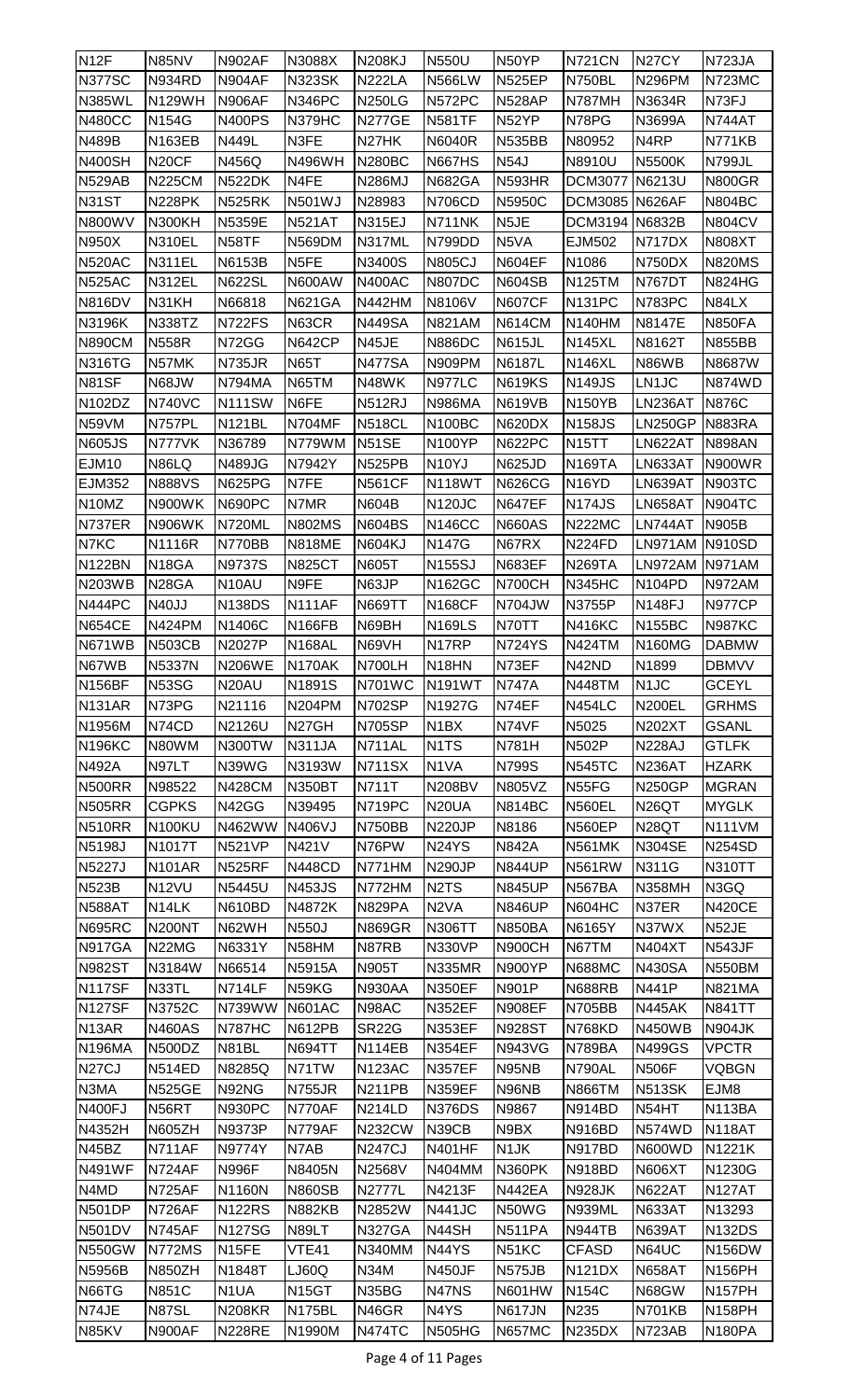| <b>N196MN</b> | N38DA         | N79MX             | N7503Y             | N7011              | <b>N288DL</b>      | N8067Z                         | <b>N399AP</b>      | <b>EJM78</b>  | N56AY         |
|---------------|---------------|-------------------|--------------------|--------------------|--------------------|--------------------------------|--------------------|---------------|---------------|
| N20676        | N39471        | N80755            | <b>N800QC</b>      | N717FF             | <b>N28CK</b>       | N81MR                          | <b>N521HN</b>      | <b>N7264N</b> | <b>N590CL</b> |
| <b>N206AT</b> | N39608        | N8101K            | N82HH              | N770FF             | <b>N294RT</b>      | <b>N828FC</b>                  | <b>N526EE</b>      | N727MH        | N72EL         |
| <b>N2088K</b> | N39644        | <b>N812WF</b>     | <b>N876CP</b>      | N78SD              | N39H               | N8698N                         | <b>N568M</b>       | <b>N812LP</b> | <b>N858SP</b> |
| N2098A        | N401JW        | <b>N813CN</b>     | N90CF              | <b>N823EB</b>      | <b>N420JC</b>      | <b>N8840K</b>                  | N600BW             | <b>N108SB</b> | N900MK        |
| N21161        | <b>N415RJ</b> | <b>N816HA</b>     | <b>N939SA</b>      | <b>N918BG</b>      | <b>N422TK</b>      | <b>N902TS</b>                  | <b>N606GG</b>      | <b>N114TD</b> | <b>N944AH</b> |
| N2119Y        | N4190V        | N8322S            | <b>N949SA</b>      | CGCOM              | N52FE              | <b>N946AM</b>                  | <b>N624N</b>       | <b>N174WB</b> | <b>NUS198</b> |
| N21228        | <b>N41B</b>   | N8344A            | N94PC              | N <sub>10</sub> PP | <b>N541XP</b>      | <b>N947AM</b>                  | <b>N666TR</b>      | N2022T        | <b>NUS419</b> |
|               |               |                   |                    |                    |                    |                                |                    |               |               |
| N2127Q        | <b>N420ER</b> | N8532Z            | TKM11              | <b>N209CQ</b>      | N54FE              | <b>N948AM</b>                  | <b>N689WM</b>      | <b>N628SP</b> | <b>NUS505</b> |
| N2129V        | <b>N425PN</b> | N86WT             | TKM22              | <b>N242ML</b>      | <b>N650KA</b>      | N97749                         | N <sub>6</sub> D   | N74HH         | <b>NUS560</b> |
| N21515        | <b>N441CA</b> | N8986V            | TKM33              | <b>N269MJ</b>      | <b>N696LA</b>      | N977AA                         | <b>N703TM</b>      | N7LZ          | <b>NUS562</b> |
| N2158E        | <b>N448ER</b> | N8RY              | TKM44              | <b>N353H</b>       | N71FE              | <b>N983C</b>                   | <b>N711RL</b>      | <b>N819RC</b> | <b>NUS590</b> |
| <b>N215FW</b> | <b>N465CA</b> | <b>N900CA</b>     | TKM55              | <b>N353VA</b>      | <b>N735RJ</b>      | <b>N986GM</b>                  | <b>N716CG</b>      | <b>N979CF</b> | <b>NUS72</b>  |
| <b>N216FW</b> | N4917A        | N900PF            | <b>N224JJ</b>      | N40EP              | <b>N750LG</b>      | N98KS                          | N776JB             | <b>N979CM</b> | <b>NUS858</b> |
| N2188D        | <b>N500CR</b> | N9044M            | <b>N600BS</b>      | N61SM              | <b>N765KC</b>      | <b>CFKGN</b>                   | N77JD              | N979TM        | <b>NUS900</b> |
| N2202X        | <b>N518ML</b> | <b>N910KT</b>     | <b>N684KF</b>      | <b>N695GJ</b>      | N777               | <b>CGKGN</b>                   | <b>N794RC</b>      | N10MV         | <b>NUS944</b> |
| <b>N2221F</b> | N51RX         | N916TA            | N700ZZ             | <b>N752CE</b>      | <b>N800RG</b>      | N1219M                         | <b>N799AG</b>      | <b>N155RM</b> | <b>N163DD</b> |
| N22237        | N5213M        | <b>N919TA</b>     | <b>N100GG</b>      | N7999R             | N8085T             | N1883M                         | <b>N800BW</b>      | N2751N        | <b>N185MV</b> |
| <b>N2236D</b> | <b>N522QF</b> | <b>N920TA</b>     | N134FM             | <b>N842MA</b>      | <b>N808VA</b>      | N2679C                         | <b>N826RP</b>      | N331Z         | <b>N248NG</b> |
| <b>N2247F</b> | N5253B        | <b>N921TA</b>     | <b>N225MM</b>      | N92NS              | N80GH              | N2731G                         | <b>N859AG</b>      | N42WZ         | <b>N381CW</b> |
| <b>N238AT</b> | N5288R        | <b>N922TA</b>     | <b>N450CR</b>      | N93NS              | <b>N850LG</b>      | N30CX                          | N8762M             | <b>N508JS</b> | <b>N444JV</b> |
| <b>N239AT</b> | N5356U        | <b>N923RS</b>     | <b>N476SR</b>      | N <sub>1</sub> Z   | <b>N889MG</b>      | N3240R                         | <b>N877A</b>       | N51403        | N44KA         |
| N23PE         | <b>N535VW</b> | N9344F            | N47HF              | <b>N238SM</b>      | N89FE              | <b>N324DR</b>                  | N900NB             | <b>N120VT</b> | <b>N550MJ</b> |
| N24041        |               |                   |                    |                    |                    |                                |                    | <b>N231LE</b> | N6894G        |
|               | <b>N571AT</b> | N9379F            | N48HF              | N2916L             | <b>N901DK</b>      | <b>N3796B</b>                  | <b>N900SM</b>      |               |               |
| <b>N241AT</b> | <b>N572AT</b> | N9387H            | N5000X             | <b>N432LW</b>      | <b>N917TF</b>      | N3867X                         | <b>N900VG</b>      | <b>N250SP</b> | N700NA        |
| <b>N2425A</b> | <b>N573AT</b> | N9423H            | N <sub>5</sub> Z   | <b>N436RJ</b>      | N94JT              | <b>N40N</b>                    | <b>N908DG</b>      | N2697M        | N71283        |
| N24352        | <b>N574AT</b> | N9485Z            | <b>N604RF</b>      | <b>N560FH</b>      | <b>N950LG</b>      | <b>N583KD</b>                  | <b>N918TB</b>      | N30GJ         | N77CV         |
| <b>N243AT</b> | <b>N575AT</b> | N9531D            | <b>N605RF</b>      | <b>N644EM</b>      | N96830             | N6035A                         | N9248X             | N30WR         | N9403Q        |
| <b>N2447D</b> | N5823A        | N9577Z            | N74GG              | N85PL              | N1076K             | <b>N641MC</b>                  | <b>N933ML</b>      | <b>N310BN</b> | <b>N988EC</b> |
| <b>N244AT</b> | <b>N623SP</b> | N9672V            | <b>N767BS</b>      | <b>N915MP</b>      | N1079D             | <b>N841TC</b>                  | <b>N947GA</b>      | <b>N330WR</b> | N1185C        |
| <b>N245AT</b> | N63419        | <b>N9710F</b>     | <b>N816CS</b>      | <b>N176MG</b>      | N1083S             | <b>N851TC</b>                  | <b>N958DM</b>      | <b>N335PR</b> | <b>N143WW</b> |
| N24619        | <b>N634AT</b> | <b>N976SP</b>     | N91AE              | N189DR             | N10AH              | <b>N425JH</b>                  | N967PC             | <b>N351SP</b> | <b>N221PB</b> |
| <b>N2477J</b> | N635AT        | N9802A            | <b>N925AK</b>      | <b>N208BH</b>      | N110HC             | N6161P                         | <b>N980GG</b>      | <b>N508CK</b> | <b>N225PB</b> |
| <b>N248G</b>  | <b>N635SP</b> | <b>N984AV</b>     | <b>N220DB</b>      | N303WS             | N1221J             | N64MG                          | N99DQ              | <b>N539AK</b> | <b>N323NX</b> |
| <b>N251AT</b> | <b>N636AT</b> | <b>N997RA</b>     | N3041K             | <b>N406CR</b>      | N <sub>13</sub> GZ | <b>N100GV</b>                  | N1855W             | <b>N550RM</b> | <b>N361JR</b> |
| N2528T        | N63AD         | <b>N115CK</b>     | <b>N329MA</b>      | <b>N428CJ</b>      | <b>N147BH</b>      | <b>N100NG</b>                  | <b>N209ST</b>      | <b>N628MD</b> | N38KW         |
| <b>N253AT</b> | N65842        | <b>N215CB</b>     | <b>N576LC</b>      | <b>N451CS</b>      | <b>N153MH</b>      | <b>N107LT</b>                  | N41YP              | N6410M        | <b>N604LJ</b> |
| <b>N254AT</b> | N6756P        | <b>N222DX</b>     | <b>N7807N</b>      | N474M              | <b>N204JS</b>      | N <sub>12</sub> N <sub>Z</sub> | N73VM              | N703HA        | N70AY         |
| <b>N254SP</b> | N6802H        | <b>N222XL</b>     | N8046J             | N475M              | N2486U             | N <sub>14</sub> FX             | <b>N758KR</b>      | <b>N711VJ</b> | N82KW         |
| <b>N256AT</b> | N6816A        | <b>N326V</b>      | N924W              | <b>N572BB</b>      | N <sub>25</sub> KA | N <sub>15FX</sub>              | <b>N209HP</b>      | <b>N711VT</b> | <b>N900DS</b> |
| <b>N257AT</b> | N6818A        | N606ZZ            | <b>N928LB</b>      | <b>N573BB</b>      | <b>N266RD</b>      | N <sub>16FX</sub>              | <b>N20T</b>        | <b>N755VT</b> | <b>N927R</b>  |
| <b>N259AT</b> | <b>N682AT</b> |                   | <b>N120JJ</b>      | N574BB             |                    | N <sub>17FX</sub>              | <b>N224F</b>       | N75PX         |               |
|               |               | <b>N619SJ</b>     |                    |                    | N29359             |                                |                    |               | N93KW         |
| N2632Y        | <b>N683AT</b> | N6309R            | N <sub>21</sub> DE | <b>N615TL</b>      | <b>N320RL</b>      | N1868M                         | N233AK             | N78MD         | <b>N350TT</b> |
| <b>N263AT</b> | <b>N684AT</b> | N9201A            | <b>N220BA</b>      | <b>N909EC</b>      | N3221M             | N1892                          | <b>N234AT</b>      | N89MD         | <b>N800FJ</b> |
| <b>N264AT</b> | <b>N685AT</b> | <b>N922BJ</b>     | N231RT             | <b>N316JH</b>      | <b>N351SA</b>      | N <sub>18</sub> FX             | N23MY              | <b>N929GW</b> | <b>FJS100</b> |
| N2656G        | N6865A        | <b>DNJ236</b>     | <b>N312CW</b>      | <b>N4520N</b>      | N35CY              | N <sub>1</sub> CA              | <b>N24QT</b>       | <b>TFF007</b> | <b>FJS144</b> |
| <b>N265AT</b> | <b>N686AT</b> | N111FA            | <b>N410MT</b>      | N6032V             | <b>N362FW</b>      | <b>N200MP</b>                  | N <sub>25</sub> QT | <b>TFF106</b> | <b>FJS147</b> |
| <b>N266AT</b> | N68AL         | <b>N201CH</b>     | N710MT             | <b>N609KG</b>      | N393JW             | <b>N215RE</b>                  | <b>N350KS</b>      | TFF27         | <b>FJS437</b> |
| N2931T        | N700HD        | <b>N236MJ</b>     | <b>N725DM</b>      | <b>CGTDO</b>       | <b>N399WS</b>      | <b>N228PC</b>                  | <b>N353KM</b>      | <b>TFF323</b> | N171AM        |
| N2931V        | <b>N7111N</b> | <b>N261WR</b>     | <b>N860ST</b>      | <b>N114SN</b>      | <b>N425RM</b>      | N <sub>24K</sub> T             | <b>N452AR</b>      | <b>TFF51</b>  | N177AM        |
| <b>N298ND</b> | <b>N721CK</b> | N44HH             | <b>N530AJ</b>      | <b>N116JG</b>      | <b>N438CA</b>      | <b>N301RJ</b>                  | N4845U             | N1245         | <b>N178AM</b> |
| N299ND        | N72653        | <b>N451ST</b>     | N588BA             | N <sub>13</sub> SY | <b>N455CK</b>      | <b>N304RJ</b>                  | <b>N500CG</b>      | <b>N5768S</b> | N4053T        |
| N3005D        | N7265Z        | <b>N452ST</b>     | N60SR              | <b>N146MH</b>      | N47744             | <b>N308CR</b>                  | <b>N525DC</b>      | N6311S        | <b>N464PG</b> |
| <b>N3047R</b> | <b>N744A</b>  | <b>N453ST</b>     | N <sub>1</sub> AR  | N <sub>15</sub> KA | <b>N485JR</b>      | <b>N312RG</b>                  | <b>N591C</b>       | <b>N825LM</b> | <b>N491HR</b> |
| <b>N304BK</b> | <b>N746A</b>  | <b>N464ST</b>     | N247PL             | N <sub>15RY</sub>  | <b>N587PB</b>      | <b>N313RG</b>                  | <b>N653CC</b>      | N8942U        | <b>N507CR</b> |
| N3052D        | <b>N753GW</b> | <b>N495CE</b>     | N53NA              | <b>N165DL</b>      | <b>N588SA</b>      | <b>N314RG</b>                  | N68NP              | <b>N198DE</b> | N5322         |
| N3060K        | <b>N756A</b>  | <b>N560SP</b>     | <b>N608BC</b>      | <b>N171U</b>       | N60WL              | <b>N315RG</b>                  | <b>N750XX</b>      | N2538M        | <b>N555HD</b> |
|               |               |                   |                    |                    |                    |                                |                    |               |               |
| <b>N3117A</b> | <b>N766A</b>  | <b>N564CH</b>     | N60MN              | <b>N186XL</b>      | <b>N617MM</b>      | <b>N320CD</b>                  | <b>N940SW</b>      | N3980G        | <b>N556HD</b> |
| N3117L        | <b>N767CR</b> | <b>N565ST</b>     | <b>N637JC</b>      | N1987              | N6604C             | <b>N326JD</b>                  | N9CN               | <b>N419WC</b> | N65LW         |
| <b>N326ND</b> | N7723G        | N <sub>5</sub> GF | N <sub>10</sub> TC | <b>N198RG</b>      | N6640C             | <b>N331TP</b>                  | <b>EJM128</b>      | <b>N500WD</b> | N700HM        |
| <b>N337EP</b> | N777YH        | <b>N637CC</b>     | N <sub>17</sub> AZ | N1999              | <b>N6728H</b>      | <b>N338TP</b>                  | <b>N100LR</b>      | <b>N505CL</b> | N717AM        |
| N345FA        | <b>N786A</b>  | <b>N646CC</b>     | <b>N411KW</b>      | <b>N211GA</b>      | N68149             | <b>N343CC</b>                  | <b>N267MA</b>      | N52WC         | N750HH        |
| N3524L        | N790GK        | <b>N649CC</b>     | <b>N440EE</b>      | <b>N219CQ</b>      | N771PD             | <b>N360AP</b>                  | <b>N793BG</b>      | <b>N560CL</b> | <b>N900CM</b> |
| <b>N357DA</b> | <b>N795PA</b> | N710ET            | N600MV             | N <sub>24</sub> XP | N7909Q             | N3975A                         | EJM312             | <b>N562CL</b> | N90HH         |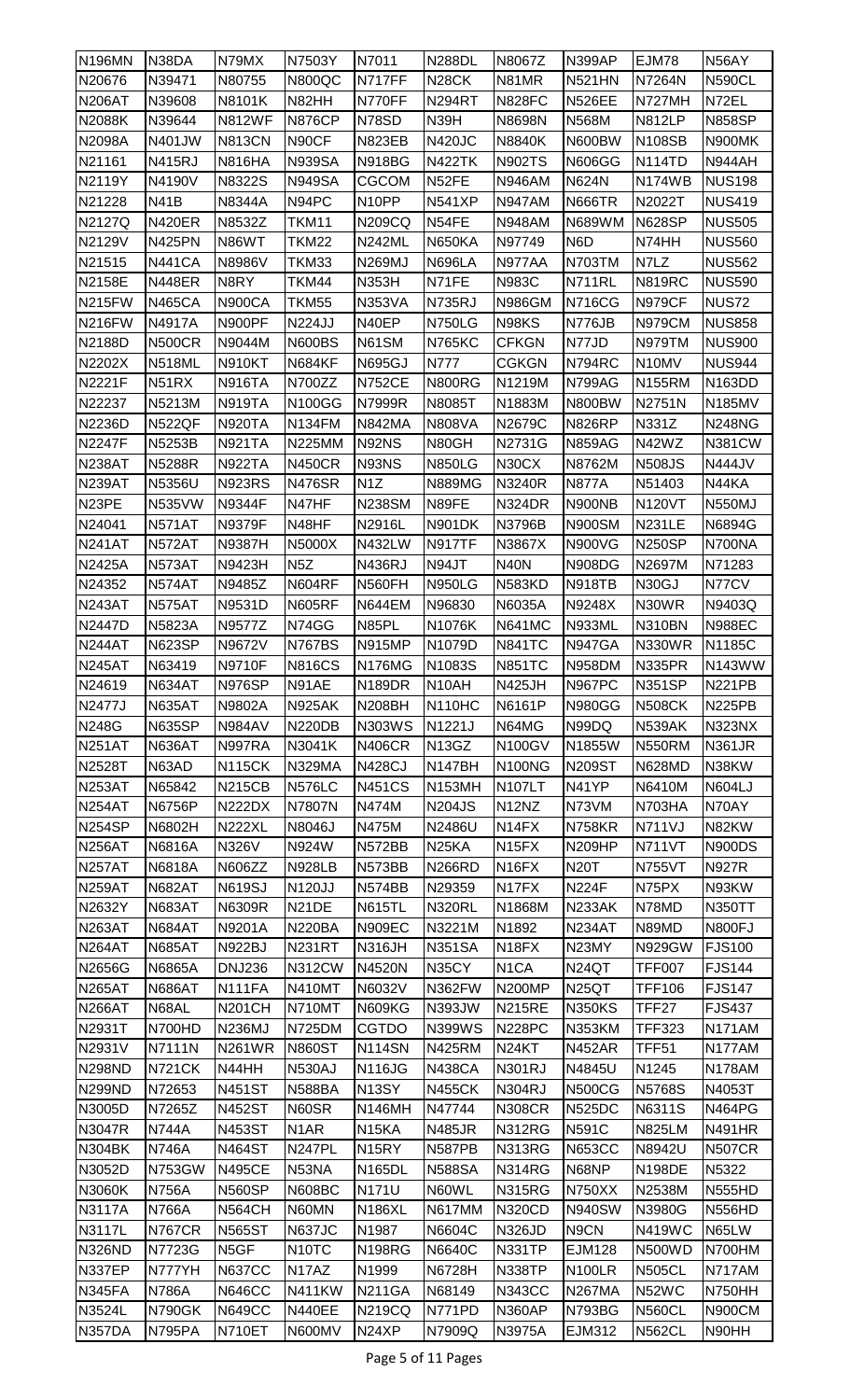| <b>N131CR</b>           | <b>N544CM</b>                 | N <sub>5</sub> CP | DCM4037  DCM4101   N724DR                        |                        |               | N8061V                         | <b>N858LA</b>                  | <b>N359MB</b>                  | <b>N327MP</b>                 |
|-------------------------|-------------------------------|-------------------|--------------------------------------------------|------------------------|---------------|--------------------------------|--------------------------------|--------------------------------|-------------------------------|
| N1970M                  | <b>N572M</b>                  | N <sub>5</sub> VJ |                                                  | DCM4038 DCM4102 N737WH |               | <b>EJM28</b>                   | <b>N121MD</b>                  | <b>N552JF</b>                  | <b>N424PX</b>                 |
| <b>N228RW</b>           | <b>N586SF</b>                 | <b>N601VH</b>     | DCM4039 DCM4103 N970DM                           |                        |               | <b>N292MU</b>                  | <b>N15SC</b>                   | <b>N603CP</b>                  | <b>N675PS</b>                 |
| N3536A                  | <b>N705AC</b>                 | <b>N660SB</b>     | DCM4040 DCM4104 N1932K                           |                        |               | <b>N296SB</b>                  | <b>N200JR</b>                  | N6191H                         | <b>N705MS</b>                 |
| <b>N502JL</b>           | <b>N743JA</b>                 | <b>N670CP</b>     | DCM4041 DCM4105 N442WT                           |                        |               | <b>N414WT</b>                  | N33CX                          | <b>N717MT</b>                  | <b>N706MS</b>                 |
| <b>N523AM</b>           | N <sub>1</sub> CF             | N721HM            | DCM4042 DCM4106 N69XX                            |                        |               | <b>N525MA</b>                  | N500NB                         | N3797T                         | <b>N707MS</b>                 |
| <b>N622WM</b>           | <b>N400HH</b>                 | <b>N806AD</b>     | DCM4043 DCM4107 N91BP                            |                        |               | <b>N662JN</b>                  | N93FB                          | <b>N820SR</b>                  | N711                          |
| <b>N7294Y</b>           | <b>N424LL</b>                 | <b>N828CC</b>     | DCM4044 DCM4108                                  |                        | <b>N9917E</b> | <b>N664JN</b>                  | <b>CGBSW</b>                   | <b>N796MA</b>                  | <b>N818SS</b>                 |
| <b>N892TM</b>           | N4452                         | <b>N848CC</b>     | DCM4045  DCM4109   N200CD                        |                        |               | <b>N702TY</b>                  | <b>CGRCY</b>                   | <b>N896MA</b>                  | N1843S                        |
| <b>N944TF</b>           | <b>N501BW</b>                 | <b>N868CC</b>     | DCM4046 DCM4110 N2139C                           |                        |               | <b>N707TE</b>                  | N <sub>10</sub> H <sub>S</sub> | N96NC                          | N243V                         |
| N95KA                   | N6538W                        | <b>N878MB</b>     | DCM4047 DCM4111 N59RW                            |                        |               | <b>N729TY</b>                  | <b>N155PT</b>                  | N <sub>52FB</sub>              | N <sub>26</sub> XP            |
| N1567N                  | N7X                           | N8888             |                                                  | DCM4048 DCM4112 N77JN  |               | N73DJ                          | <b>N323MR</b>                  | N8157X                         | <b>N444BC</b>                 |
| <b>N159FM</b>           | N966JM                        | N8889             | DCM4049  DCM4113  N9096S                         |                        |               | N767FL                         | N404HR                         | N86BL                          | <b>N811WE</b>                 |
| <b>N284K</b>            | <b>CGHMW</b>                  | <b>N889CP</b>     | DCM4050 DCM4114 N96MB                            |                        |               | N76FL                          | <b>N405HR</b>                  | <b>N321TH</b>                  | N90WE                         |
| <b>N297AP</b>           | <b>CGMGB</b>                  | N92TC             | DCM4051                                          | DCM4115 N982AR         |               | <b>N927MV</b>                  | <b>N411BG</b>                  | N48HH                          | N269HM                        |
| <b>N333JD</b>           | KSU71                         | <b>N952SP</b>     | DCM4052 DCM4116 CGMGX                            |                        |               | N95LF                          | N4678A                         | N951P                          | <b>N426EA</b>                 |
| N38089                  | <b>N145GL</b>                 | N18465            | DCM4053 DCM4117                                  |                        | <b>EJM229</b> | N96LF                          | <b>N827TS</b>                  | <b>N315R</b>                   | N100YB                        |
| <b>N448GR</b>           | <b>N18CG</b>                  | N21128            | DCM4054   DCM4118   EJM707                       |                        |               | <b>N999GP</b>                  | <b>N853CR</b>                  | <b>N100CU</b>                  | <b>N22ST</b>                  |
| <b>N580RJ</b>           | <b>N28CG</b>                  | <b>N311GR</b>     | DCM4055  DCM4119   N144BS                        |                        |               | <b>N516CD</b>                  | <b>N853DC</b>                  | <b>N200CU</b>                  | N <sub>17</sub> LK            |
| <b>N580RK</b>           | <b>N345GL</b>                 | N3886H            | DCM4056 DCM4120 N2148B                           |                        |               | <b>N606SF</b>                  | <b>N895FK</b>                  | N4940P                         | <b>N223F</b>                  |
| N59923                  | N373DN                        | N3927Q            | DCM4057 DCM4121 N229CE                           |                        |               | N6559P                         | <b>N999VB</b>                  | <b>N5309F</b>                  | N33PE                         |
| N65RA                   | N38CG                         | N39DE             | DCM4058 DCM4122                                  |                        | N2576S        | N755EM                         | N8FH                           | <b>N750CR</b>                  | N <sub>2</sub> F              |
| N65VM                   | <b>N390PR</b>                 | <b>N420MG</b>     | DCM4059 DCM4123 N25RF                            |                        |               | N8107R                         | <b>N133CS</b>                  | N779PB                         | <b>N345MM</b>                 |
| <b>N698RS</b>           | <b>N408SF</b>                 | N63JG             | DCM4060 DCM4124 N3639D                           |                        |               | N <sub>10</sub> JP             | <b>N150GW</b>                  | N2120U                         | <b>N450JG</b>                 |
| N719HG                  | <b>N423TA</b>                 | <b>N750BP</b>     | <b>DCM4061</b>                                   | DCM4125 N38997         |               | <b>N771JT</b>                  | <b>N185GX</b>                  | <b>N217MS</b>                  | <b>N716LT</b>                 |
| <b>N738T</b>            | <b>N428JR</b>                 | N81FS             | DCM4062 DCM4126 N400ML                           |                        |               | N822WM                         | <b>N329CF</b>                  | N30XC                          | <b>N926NC</b>                 |
| <b>N779LC</b>           | N4488M                        | <b>N821LB</b>     | DCM4063 DCM4127                                  |                        | <b>N436KS</b> | <b>N339JG</b>                  | <b>N451CF</b>                  | N383AL                         | <b>N400GR</b>                 |
| <b>N877LC</b>           | N474DN                        | <b>BJS1897</b>    | DCM4064 DCM4128 N555HM                           |                        |               | <b>N420TA</b>                  | <b>N453CF</b>                  | N40XC                          | <b>CGFIG</b>                  |
| N909VJ                  | N48CG                         | <b>DCM4001</b>    | DCM4065  DCM4129   N6239Z                        |                        |               | N9605E                         | N55PC                          | <b>N495NM</b>                  | N719DW                        |
| <b>N159JA</b>           | N51DN                         | DCM4002           | DCM4066 DCM4130 N707BC                           |                        |               | <b>CFFAP</b>                   | N70PC                          | N50XC                          | <b>N686KB</b>                 |
| N <sub>28</sub> ZF      | <b>N525JM</b>                 |                   | DCM4003 DCM4067 DCM4131 N7083L                   |                        |               | <b>CFFAR</b>                   | <b>N912JC</b>                  | N52LT                          | <b>N516GH</b>                 |
| <b>N502BG</b>           | N579DN                        |                   | DCM4004   DCM4068   DCM4132   N800RL             |                        |               | <b>CFREE</b>                   | N <sub>1</sub> H <sub>C</sub>  | <b>N654CD</b>                  | <b>N113WJ</b>                 |
| <b>N688CK</b>           | <b>N58CG</b>                  |                   | DCM4005 DCM4069 DCM4133 N824CK                   |                        |               | <b>CGFAD</b>                   | N23959                         | <b>N802AB</b>                  | N189J                         |
| N <sub>10</sub> TD      | <b>N788CG</b>                 |                   | DCM4006 DCM4070 DCM4134 N8291N                   |                        |               | <b>CGFAV</b>                   | N3423S                         | N394TR                         | N3877                         |
| N <sub>1</sub> D        | <b>N806BE</b>                 |                   | DCM4007 DCM4071 DCM4135 N843G                    |                        |               | <b>CGFSB</b>                   | <b>N444LP</b>                  | <b>N595C</b>                   | <b>N564RM</b>                 |
| <b>N251CB</b>           | <b>N815RD</b>                 |                   | DCM4008 DCM4072 DCM4136 N87WC                    |                        |               | <b>INCA</b>                    | N57DA                          | <b>N800LP</b>                  | N5913Q                        |
| <b>N2835E</b>           | <b>N871KS</b>                 |                   | DCM4009 DCM4073 DCM4137 N91NA                    |                        |               | N30FE                          | <b>N666ES</b>                  | N <sub>100</sub> HF            | <b>N620MS</b>                 |
| <b>N291B</b>            | <b>N943JB</b>                 |                   | DCM4010   DCM4074   DCM4138   N9AJ               |                        |               | N97LL                          | <b>N720WY</b>                  | <b>N108DB</b>                  | N68LW                         |
| <b>N29B</b>             | N97AA                         | DCM4011           | DCM4075   DCM4139   N404TX                       |                        |               | TNI                            | <b>N744CJ</b>                  | <b>N125PM</b>                  | N9697Y                        |
| <b>N303TP</b>           | <b>N340RJ</b>                 |                   | DCM4012   DCM4076   DCM4140   N140CP             |                        |               | <b>TNI18</b>                   | <b>CGNCB</b>                   | <b>N131EP</b>                  | N99AG                         |
| N32KM                   | <b>N600TC</b>                 |                   | DCM4013   DCM4077   DCM4141   N182MK             |                        |               | TNI64                          | <b>N111LP</b>                  | <b>N132EP</b>                  | <b>HBJGH</b>                  |
| <b>N441LA</b>           | N88MF                         |                   | DCM4014 DCM4078 DCM4142 N310SK                   |                        |               | <b>TNI70</b>                   | <b>N135AA</b>                  | <b>N133EP</b>                  | <b>N255RM</b>                 |
| N6458                   | <b>N111CQ</b>                 |                   | DCM4015   DCM4079   DCM4143   N415P              |                        |               | <b>N205RA</b>                  | <b>N147CX</b>                  | N340L                          | <b>N450KK</b>                 |
| <b>N826GA</b>           | <b>N118RH</b>                 |                   | DCM4016   DCM4080   DCM4144   N421ME             |                        |               | <b>N510AZ</b>                  | <b>N211AA</b>                  | N360                           | <b>N476JD</b>                 |
| <b>N827GA</b>           | N <sub>14</sub> TU            |                   | DCM4017   DCM4081   DCM4145   N440WF             |                        |               | <b>N110NB</b>                  | <b>N228RC</b>                  | <b>N401NK</b>                  | N527M                         |
| <b>N861HA</b>           | <b>N188DX</b>                 |                   | DCM4018 DCM4082 DCM4146 N441BH                   |                        |               | <b>N121LS</b>                  | N22UL                          | <b>N413ST</b>                  | N606DH                        |
| <b>N925MJ</b>           | N <sub>1</sub> D <sub>G</sub> |                   | DCM4019 DCM4083 DCM4147 N54TT                    |                        |               | <b>N311NB</b>                  | <b>N371DS</b>                  | <b>N468KL</b>                  | <b>N800LJ</b>                 |
| <b>N117UH</b>           | N <sub>1</sub> EB             |                   | DCM4020 DCM4084 DCM4148 N550LA                   |                        |               | <b>N411NB</b>                  | <b>N394S</b>                   | N4967F                         | <b>N323JR</b>                 |
| <b>N127UH</b>           | <b>N213TG</b>                 |                   | DCM4021 DCM4085 DCM4149 N5868S                   |                        |               | <b>N690TC</b>                  | <b>N421LK</b>                  | <b>N500MS</b>                  | <b>N425KJ</b>                 |
| N <sub>19</sub> GV      | <b>N225CX</b>                 |                   | DCM4022 DCM4086 DCM4150 N986MS                   |                        |               | N725JB                         | <b>N501DB</b>                  | <b>N601JP</b>                  | N45TK                         |
| <b>N21GV</b>            | N22GM                         |                   | DCM4023 DCM4087 LXJ1897                          |                        | A7AAG         | <b>N814PS</b>                  | <b>N525FT</b>                  | <b>N604MM</b>                  | N46TK                         |
| <b>N335BB</b>           | N <sub>23</sub> YZ            |                   | DCM4024 DCM4088 N115SK                           |                        | A7AAH         | <b>N903AM</b>                  | N54299                         | N62SH                          | N5VU                          |
| N45VB                   |                               |                   |                                                  |                        |               |                                |                                |                                |                               |
| N <sub>5</sub> DL       | N333PY                        |                   | DCM4025  DCM4089  N155WH                         |                        | A7AAM         | <b>N950JB</b>                  | <b>N554VP</b>                  | <b>N653K</b>                   | N72AC                         |
|                         | <b>N338R</b>                  |                   | DCM4026 DCM4090 N300TN                           |                        | A7AFE         | N <sub>14</sub> PL             | N57353                         | <b>N66GS</b>                   | N78KN                         |
| <b>N654FC</b>           | <b>N360SJ</b>                 |                   | DCM4027   DCM4091   N37WH                        |                        | A7HHH         | N80LD                          | N59756                         | <b>N696HS</b>                  | N867W                         |
| <b>N985FM</b>           | N416BD                        |                   | DCM4028  DCM4092  N430WH                         |                        | A7HHJ         | N100AK                         | <b>N615AK</b>                  | <b>N750SW</b>                  | <b>N883LS</b>                 |
| <b>N100AS</b>           | <b>N460SJ</b>                 |                   | DCM4029 DCM4093 N432AS                           |                        | A7HHK         | <b>N101AK</b>                  | <b>N800BD</b>                  | <b>N812G</b>                   | <b>PJF125</b>                 |
| <b>N116AS</b>           | N48GX                         | DCM4030           | DCM4094 N450BE                                   |                        | A7HHM         | N1227J                         | <b>N9157N</b>                  | <b>N950SW</b>                  | <b>PJF357</b>                 |
| <b>N136TT</b>           | <b>N502GM</b>                 |                   | DCM4031   DCM4095   N461GT                       |                        | A7HJJ         | N <sub>15QB</sub>              | N95BD                          | <b>N23SJ</b>                   | PJF603                        |
| <b>N230UH</b>           | N50AX                         |                   | DCM4032 DCM4096 N576MA                           |                        | A7MBK         | <b>N293HC</b>                  | <b>N996LP</b>                  | <b>N250AL</b>                  | <b>PJF626</b>                 |
| <b>N326EW</b>           | <b>N531MB</b>                 |                   | DCM4033 DCM4097 N600NP                           |                        | A7MED         | <b>N300KT</b>                  | <b>N757MB</b>                  | <b>N311MS</b>                  | <b>PJF627</b>                 |
| N33BC                   | <b>N550G</b>                  |                   | DCM4034 DCM4098 N61WH                            |                        | A7MHH         | <b>N322NG</b>                  | N76CW                          | <b>N312MS</b>                  | <b>PJF989</b>                 |
| N377JC<br><b>N438PM</b> | N567FH<br><b>N570AM</b>       |                   | DCM4035 DCM4099 N624GF<br>DCM4036 DCM4100 N700NP |                        | N282Q<br>N7GZ | <b>N621KR</b><br><b>N810PF</b> | N98FG<br><b>N241CJ</b>         | <b>N312PV</b><br><b>N319MS</b> | <b>TFF208</b><br><b>TFF31</b> |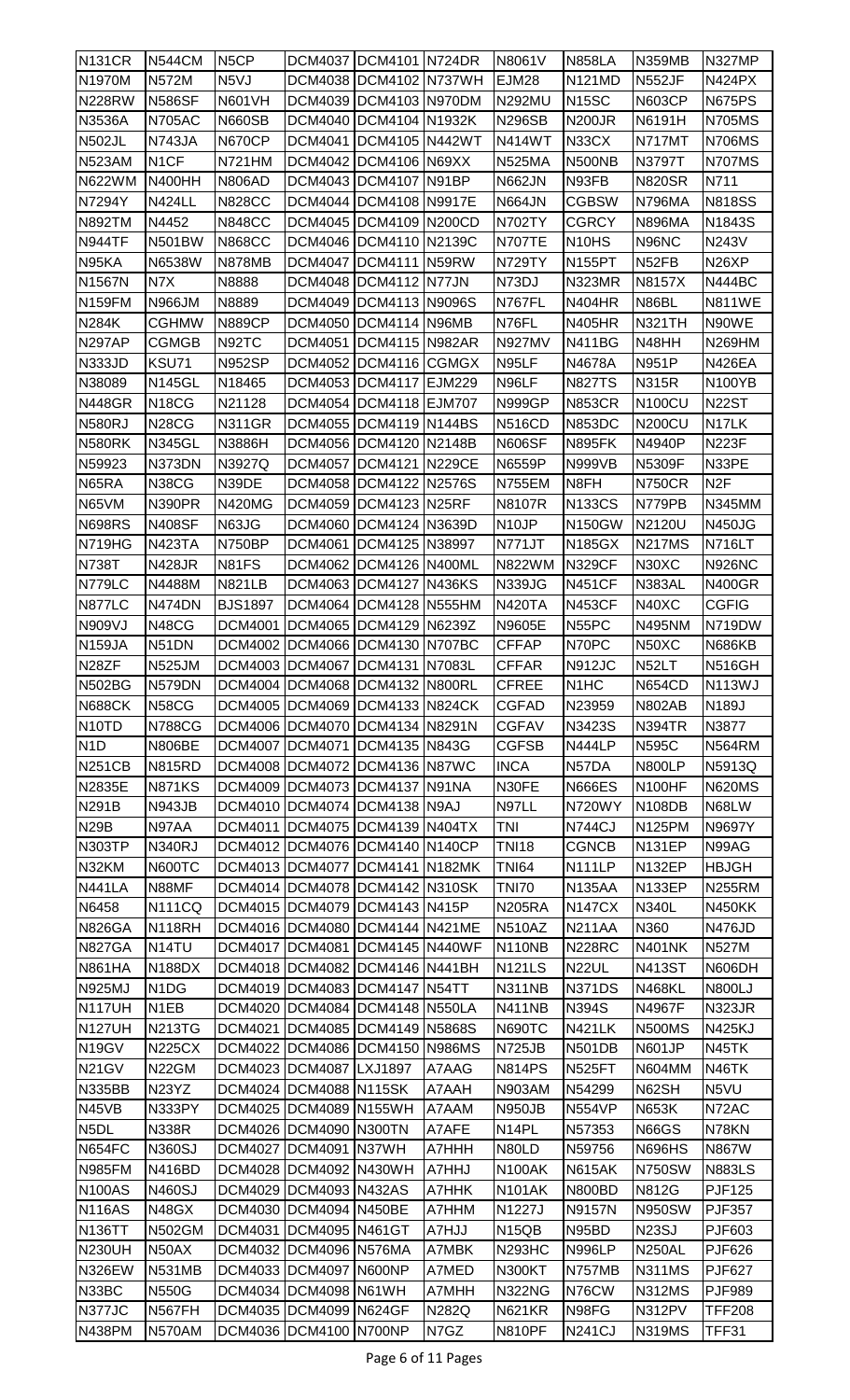| <b>TFF539</b>      | N1459A             | <b>NSH900</b>      | N <sub>27</sub> RC | <b>N677AS</b>       | <b>N112WJ</b>      | <b>N121LB</b>      | N9200M             | <b>MSD108</b> | <b>MSD521</b> |
|--------------------|--------------------|--------------------|--------------------|---------------------|--------------------|--------------------|--------------------|---------------|---------------|
| TFF68              | <b>N323DB</b>      | N160MW             | <b>N455AL</b>      | N88HD               | <b>N173JM</b>      | <b>N307DM</b>      | N233MT             | <b>MSD109</b> | <b>MSD522</b> |
| N700FH             | <b>N715CG</b>      | <b>N306AV</b>      | N87BA              | N34420              | N50CR              | <b>N367RA</b>      | <b>N321SF</b>      | <b>MSD110</b> | <b>MSD523</b> |
| <b>N727CW</b>      | N72GL              | <b>N846SR</b>      | N14AH              | <b>N822DR</b>       | <b>N601RC</b>      | N4PT               | <b>N507WM</b>      | MSD111        | <b>MSD524</b> |
| <b>N80C</b>        | N57FT              | <b>N527JA</b>      | <b>N258SP</b>      | <b>EJM399</b>       | <b>N605RC</b>      | <b>N82GG</b>       | <b>N816DK</b>      | <b>MSD112</b> | <b>MSD525</b> |
| <b>CGOHB</b>       | N98NF              | <b>N125JW</b>      | N43PC              | <b>N124EC</b>       | <b>N646MB</b>      | <b>N865HR</b>      | <b>N599LP</b>      | <b>MSD113</b> | <b>MSD526</b> |
| <b>CGOHI</b>       | <b>VQBSP</b>       | <b>N125SB</b>      | <b>N650TL</b>      | N140U               | <b>N800RC</b>      | <b>N878RA</b>      | <b>N617WM</b>      | <b>MSD114</b> | <b>MSD527</b> |
| <b>N130LC</b>      | <b>N104LV</b>      | N38H               | <b>N690XL</b>      | <b>N399NC</b>       | <b>N132FJ</b>      | <b>N888ET</b>      | N705FJ             | <b>MSD115</b> | <b>MSD528</b> |
| <b>N142EE</b>      | <b>N157SD</b>      | <b>N818TS</b>      | N95TL              | <b>N500SD</b>       | <b>N147FJ</b>      | N960V              | N91GY              | <b>MSD116</b> | <b>MSD529</b> |
| <b>N38M</b>        | <b>N214LV</b>      | TPJ3242            | N <sub>14</sub> GD | N600BB              | <b>N184FJ</b>      | N968T              | N95270             | <b>MSD117</b> | <b>MSD530</b> |
| N713AZ             | N308L              | <b>N789TS</b>      | N45KR              | <b>N721VT</b>       | N2000A             | <b>N207R</b>       | N4276Z             | <b>MSD118</b> | <b>MSD531</b> |
| <b>N829MB</b>      | N44LV              | N444DR             | N45RC              | <b>N751MT</b>       | <b>N900JQ</b>      | <b>N300KE</b>      | N4622H             | <b>MSD119</b> | <b>MSD532</b> |
| <b>N100V</b>       | N48KY              | <b>N952WB</b>      | <b>N561MT</b>      | <b>N752MT</b>       | N3842W             | <b>N722NK</b>      | N6487Z             | <b>MSD120</b> | <b>MSD533</b> |
| N1187K             | <b>N488JD</b>      | N100HW             | <b>N888UP</b>      | <b>N898TS</b>       | <b>N502HE</b>      | <b>N794A</b>       | N <sub>25</sub> CU | <b>MSD121</b> | <b>MSD534</b> |
| N <sub>12</sub> AX | <b>N748MN</b>      | <b>N675BW</b>      | N900KR             | <b>N950WB</b>       | N710R              | <b>N971PC</b>      | <b>N525WD</b>      | <b>MSD122</b> | <b>MSD535</b> |
| <b>N500RL</b>      | <b>N109HN</b>      | <b>N449CA</b>      | <b>N908CA</b>      | <b>N16CS</b>        | <b>N797CT</b>      | N <sub>12FA</sub>  | <b>N996KF</b>      | <b>MSD123</b> | <b>MSD536</b> |
| <b>N624CB</b>      | <b>N152FJ</b>      | <b>N456DM</b>      | <b>CGWHF</b>       | <b>N228KT</b>       | <b>N800PM</b>      | N <sub>16</sub> HD | N <sub>15</sub> PX | MSD124        | <b>MSD537</b> |
| <b>EJM804</b>      | N2107Z             | <b>N469ES</b>      | N <sub>13</sub> KD | <b>N550KT</b>       | <b>N910EX</b>      | <b>N324FL</b>      | N65PX              | <b>MSD125</b> | <b>MSD538</b> |
| N <sub>23</sub> BC | <b>N284CP</b>      | C6ACS              | N <sub>1</sub> RP  | N7MX                | <b>N917BB</b>      | <b>N350BL</b>      | N85PX              | <b>MSD126</b> | <b>MSD539</b> |
| <b>N473K</b>       | <b>N515EV</b>      | C6CAL              | <b>N500PR</b>      | <b>N900ST</b>       | <b>CGPGR</b>       | <b>N475PD</b>      | <b>N199WT</b>      | <b>MSD127</b> | <b>MSD540</b> |
| <b>N713MC</b>      | N600DC             | <b>N802DC</b>      | <b>N500RP</b>      | <b>CFEDG</b>        | N71WW              | N75NP              | <b>N272TX</b>      | <b>MSD128</b> | <b>MSD541</b> |
| N740HC             | <b>N656SR</b>      | N109ST             | <b>N501RP</b>      | <b>CGKWQ</b>        | <b>N369AK</b>      | N39759             | <b>N298AG</b>      | <b>MSD129</b> | <b>MSD542</b> |
| <b>N804AS</b>      | <b>N834SR</b>      | <b>N156SP</b>      | <b>N502RP</b>      | N234DP              | <b>N449BD</b>      | <b>N432DR</b>      | <b>N420AG</b>      | <b>MSD130</b> | <b>MSD543</b> |
| <b>N835Z</b>       | <b>N133NM</b>      | <b>N807BF</b>      | <b>N503RP</b>      | N301L               | N60EF              | N497S              | N90BL              | <b>MSD131</b> | <b>MSD544</b> |
| N83CP              | N6EL               | <b>CGSBG</b>       | <b>N504RP</b>      | <b>N324SM</b>       | N695V              | N710MC             | <b>N998BM</b>      | <b>MSD132</b> | <b>MSD545</b> |
| <b>N970SF</b>      | N777DY             | <b>N294AT</b>      | N70EW              | <b>N466SS</b>       | <b>N729AK</b>      | N89GM              | N1133G             | <b>MSD133</b> | <b>MSD546</b> |
| <b>N999VK</b>      | <b>N901RD</b>      | N331DM             | N85EW              | N4733M              | TFF78              | CGPMM              | <b>N206AH</b>      | <b>MSD134</b> | <b>MSD547</b> |
| <b>N479CB</b>      | N21NE              | <b>N380PK</b>      | N86EW              | <b>N508SN</b>       | <b>N116JP</b>      | EJM67              | <b>N729JF</b>      | <b>MSD135</b> | <b>MSD548</b> |
| <b>N652CR</b>      | <b>N476WA</b>      | <b>N588MM</b>      | <b>N883A</b>       | <b>N511HM</b>       | <b>N631CB</b>      | EJM923             | <b>N191SP</b>      | <b>MSD136</b> | <b>MSD549</b> |
| <b>N659FM</b>      | <b>N600AR</b>      | <b>N757CX</b>      | <b>N888NA</b>      | <b>N625EL</b>       | N850ZM             | EJM936             | <b>N560RH</b>      | <b>MSD137</b> | <b>MSD550</b> |
| <b>N719MB</b>      | N62WM              | N788MM             | N <sub>2</sub> YF  | <b>N710LX</b>       | <b>CFTXX</b>       | <b>N100HG</b>      | <b>N788S</b>       | <b>MSD138</b> | MSD700        |
| N1174H             | <b>SDE604</b>      | N87TH              | N37HL              | N722JE              | N1058R             | <b>N166MK</b>      | <b>N191TV</b>      | <b>MSD139</b> | <b>MSD701</b> |
| <b>N151BG</b>      | <b>N222GP</b>      | <b>HBJEP</b>       | <b>N851DB</b>      | <b>N949GP</b>       | <b>N108MG</b>      | <b>N353WC</b>      | <b>N192TV</b>      | <b>MSD140</b> | <b>MSD702</b> |
| N2125L             | <b>N623NP</b>      | <b>N124EK</b>      | N8AM               | N <sub>12L</sub> X  | <b>N146GW</b>      | <b>N354WC</b>      | N4000K             | <b>MSD141</b> | MSD703        |
| N33NM              | <b>N852TB</b>      | <b>N111PJ</b>      | N3628              | N <sub>1</sub> BS   | N153X              | <b>N604AK</b>      | N4200K             | <b>MSD142</b> | <b>MSD704</b> |
| <b>N397CM</b>      | N <sub>10</sub> EU | N1203G             | N3726              | N <sub>28</sub> AR  | <b>N721BS</b>      | <b>N729JM</b>      | <b>N459PC</b>      | <b>MSD143</b> | <b>MSD705</b> |
| <b>N410SG</b>      | N <sub>1</sub>     | <b>N583PS</b>      | N3736              | N79HM               | <b>N850KE</b>      | <b>N822WW</b>      | <b>N508RN</b>      | MSD144        | <b>MSD706</b> |
| N5053Y             | N206TZ             | <b>N601BE</b>      | <b>N5430A</b>      | <b>N808AS</b>       | <b>N100GY</b>      | N86NP              | <b>N529SG</b>      | <b>MSD145</b> | <b>MSD707</b> |
| <b>N525FF</b>      | N22FW              | N8119Q             | <b>N904TF</b>      | N162JC              | <b>N182PH</b>      | <b>N926CC</b>      | <b>N910SY</b>      | <b>MSD146</b> | <b>MSD708</b> |
| <b>N545JW</b>      | N <sub>22</sub> LX | N8893E             | <b>CFJNS</b>       | N <sub>197</sub> AR | N34HP              | <b>N936MP</b>      | <b>N369P</b>       | <b>MSD147</b> | <b>MSD709</b> |
| <b>N558P</b>       | <b>N22T</b>        | N9CE               | JDC54              | <b>N221CM</b>       | <b>N451BH</b>      | <b>N229DK</b>      | <b>DOW884</b>      | <b>MSD148</b> | <b>MSD710</b> |
| <b>N58VV</b>       | N <sub>22</sub> TZ | <b>CGNOA</b>       | JDC63              | <b>N222LX</b>       | N <sub>1</sub> BB  | N391GM             | <b>DOW885</b>      | <b>MSD149</b> | <b>MSD711</b> |
| <b>N606SG</b>      | <b>N25SJ</b>       | <b>N122A</b>       | JDC76              | <b>N270SC</b>       | <b>N34U</b>        | N14FE              | <b>DOW89</b>       | <b>MSD150</b> | <b>MSD712</b> |
| <b>N608SG</b>      | <b>N290PC</b>      | <b>N304BP</b>      | JDC92              | N31CJ               | N67WG              | <b>N767A</b>       | <b>DOW890</b>      | <b>MSD500</b> | MSD713        |
| N6347Q             | <b>N322SB</b>      | <b>N322TA</b>      | <b>N300JD</b>      | N400GW              | <b>N780E</b>       | <b>N979CB</b>      | <b>DOW895</b>      | <b>MSD501</b> | <b>MSD714</b> |
| <b>N638AH</b>      | N33LX              | N323BD             | <b>N345RJ</b>      | <b>N427RR</b>       | N8637K             | N46RP              | <b>DOW896</b>      | <b>MSD502</b> | <b>MSD715</b> |
| <b>N680G</b>       | <b>N36SJ</b>       | <b>N345LT</b>      | <b>N357KM</b>      | <b>N560CJ</b>       | <b>N931FD</b>      | <b>N557GA</b>      | <b>N705AM</b>      | <b>MSD503</b> | <b>MSD716</b> |
| <b>N875JR</b>      | N50FF              | N44FJ              | N400JD             | N60VP               | <b>N932FD</b>      | <b>N900SX</b>      | <b>N884BB</b>      | <b>MSD504</b> | <b>MSD717</b> |
| <b>N880SP</b>      | <b>N665P</b>       | N77UW              | <b>N401LJ</b>      | N67FS               | N <sub>10</sub> DH | N95AJ              | <b>N884TW</b>      | <b>MSD505</b> | <b>MSD718</b> |
| <b>N898AW</b>      | <b>N672BP</b>      | <b>N807AD</b>      | <b>N546MD</b>      | N682DR              | N2554X             | <b>N280TR</b>      | <b>N885BB</b>      | <b>MSD506</b> | <b>MSD719</b> |
| <b>N954SP</b>      | <b>N900SJ</b>      | <b>N832UJ</b>      | <b>N550JD</b>      | <b>N724B</b>        | N3127L             | <b>N900GF</b>      | <b>N890BB</b>      | <b>MSD507</b> | <b>MSD720</b> |
| <b>N990H</b>       | <b>N999SM</b>      | <b>N902SB</b>      | <b>N594RJ</b>      | <b>N763DB</b>       | <b>N330CA</b>      | N235Z              | <b>N895BB</b>      | <b>MSD508</b> | <b>MSD721</b> |
| N1014U             | <b>N400KP</b>      | N964C              | N600JD             | <b>N823SF</b>       | <b>N360LA</b>      | <b>N767LD</b>      | <b>N896BB</b>      | <b>MSD509</b> | <b>MSD722</b> |
| <b>N316JP</b>      | <b>N882B</b>       | <b>N964JD</b>      | N800NB             | <b>N874C</b>        | N360PL             | <b>N775CM</b>      | <b>N89JJ</b>       | <b>MSD510</b> | <b>MSD723</b> |
| <b>N277C</b>       | <b>N149PC</b>      | <b>N974JD</b>      | <b>N916JB</b>      | N96JF               | <b>N360SL</b>      | MRC <sub>25</sub>  | <b>N411RE</b>      | <b>MSD511</b> | <b>MSD724</b> |
| N340PW             | <b>N200BA</b>      | <b>N988GC</b>      | <b>N919SF</b>      | N3326F              | N40NE              | MRC32              | CGCGS              | <b>MSD512</b> | <b>MSD725</b> |
| <b>N378MB</b>      | <b>N303CK</b>      | N <sub>10</sub> LX | N4498F             | N34140              | <b>N426ED</b>      | MRC35              | <b>MSD100</b>      | <b>MSD513</b> | <b>MSD726</b> |
| <b>N770CC</b>      | N3LE               | N <sub>11</sub> LX | <b>N607SF</b>      | <b>N399BM</b>       | N5115C             | MRC45              | <b>MSD101</b>      | <b>MSD514</b> | <b>MSD727</b> |
| N78FB              | N71HE              | N20LX              | <b>N332SM</b>      | N4581W              | <b>N783MA</b>      | MRC70              | <b>MSD102</b>      | MSD515        | <b>MSD728</b> |
| <b>N141AL</b>      | <b>N877SC</b>      | N30LX              | <b>N700VC</b>      | <b>N464CB</b>       | <b>N800VR</b>      | <b>MRC85</b>       | <b>MSD103</b>      | <b>MSD516</b> | <b>MSD729</b> |
| N2461D             | <b>N261PW</b>      | <b>N608D</b>       | <b>N825LJ</b>      | <b>N499TB</b>       | <b>N209CV</b>      | MRC94              | <b>MSD104</b>      | MSD517        | <b>MSD730</b> |
| <b>N287CD</b>      | <b>N5377X</b>      | <b>N712MC</b>      | <b>N888TY</b>      | <b>N578XL</b>       | <b>N729KF</b>      | N112WQ             | <b>MSD105</b>      | <b>MSD518</b> | MSD731        |
| <b>VQBSN</b>       | <b>N818BT</b>      | <b>N155RW</b>      | N46WY              | <b>N747VP</b>       | <b>N885B</b>       | <b>N528EA</b>      | <b>MSD106</b>      | <b>MSD519</b> | <b>MSD732</b> |
| <b>VQBSO</b>       | <b>N96GS</b>       | N2533X             | N180TA             | N8965Y              | <b>N991SU</b>      | <b>N887X</b>       | <b>MSD107</b>      | <b>MSD520</b> | <b>MSD733</b> |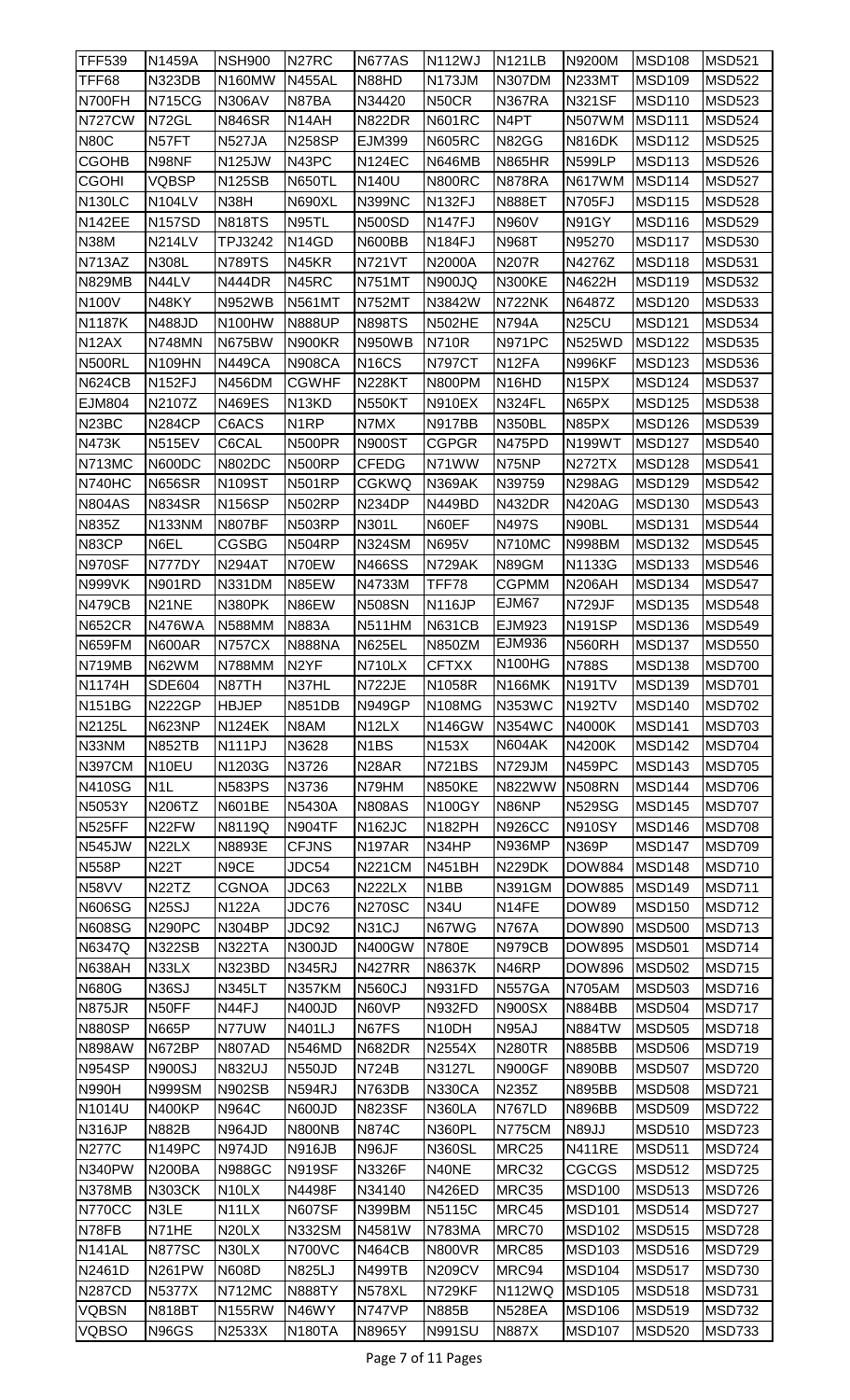| MSD734                         | <b>MSD847</b>    | <b>N810U</b>                   | <b>N362A</b>                   | <b>MSD555</b>                  | <b>MSD770</b>                  | <b>MSD885</b>                  | N1651X                        | <b>N312PY</b>                  | N <sub>1</sub> JW       |
|--------------------------------|------------------|--------------------------------|--------------------------------|--------------------------------|--------------------------------|--------------------------------|-------------------------------|--------------------------------|-------------------------|
| <b>MSD735</b>                  | <b>MSD848</b>    | <b>N999AA</b>                  | N1401L                         | <b>MSD556</b>                  | <b>MSD771</b>                  | <b>MSD886</b>                  | <b>N180B</b>                  | <b>N525HD</b>                  | <b>N300TK</b>           |
| MSD736                         | <b>MSD849</b>    | <b>CGMIV</b>                   | N4492S                         | <b>MSD557</b>                  | <b>MSD772</b>                  | <b>MSD887</b>                  | <b>N316N</b>                  | N689W                          | N424XT                  |
| <b>MSD737</b>                  | <b>MSD850</b>    | <b>N533CM</b>                  | N300DT                         | <b>MSD558</b>                  | <b>MSD773</b>                  | <b>MSD888</b>                  | <b>N356BR</b>                 | N703SM                         | <b>N615PA</b>           |
| <b>MSD738</b>                  | <b>MSD900</b>    | <b>N712JW</b>                  | <b>N317MJ</b>                  | <b>MSD559</b>                  | <b>MSD774</b>                  | <b>MSD889</b>                  | <b>N500N</b>                  | <b>N710CR</b>                  | <b>N698SS</b>           |
| <b>MSD739</b>                  | <b>MSD901</b>    | <b>N167DF</b>                  | N50QJ                          | <b>MSD560</b>                  | <b>MSD775</b>                  | <b>MSD890</b>                  | N5116                         | <b>N807CR</b>                  | <b>N757SS</b>           |
| <b>MSD740</b>                  | <b>MSD902</b>    | <b>N757JF</b>                  | N70NE                          | <b>MSD561</b>                  | <b>MSD776</b>                  | <b>MSD891</b>                  | N6PC                          | <b>N850TB</b>                  | <b>N890A</b>            |
| <b>MSD741</b>                  | MSD903           | <b>N124WR</b>                  | <b>N850DP</b>                  | <b>MSD562</b>                  | MSD777                         | <b>MSD892</b>                  | N800FM                        | <b>N18S</b>                    | <b>N917LE</b>           |
| <b>MSD742</b>                  | <b>MSD904</b>    | <b>N500PX</b>                  | N1186Q                         | <b>MSD563</b>                  | <b>MSD778</b>                  | <b>MSD893</b>                  | <b>N808YY</b>                 | N37MD                          | <b>N917LH</b>           |
| <b>MSD743</b>                  | <b>MSD905</b>    | <b>N790SS</b>                  | <b>N2778N</b>                  | <b>MSD564</b>                  | <b>MSD779</b>                  | <b>MSD894</b>                  | <b>N810TM</b>                 | N554TB                         | <b>N211MA</b>           |
| MSD744                         | MSD906           | N1812C                         | N7775H                         | <b>MSD565</b>                  | <b>MSD780</b>                  | <b>MSD895</b>                  | <b>N897AW</b>                 | N750JC                         | N279NG                  |
| <b>MSD745</b>                  | <b>MSD907</b>    | N2012C                         | <b>MSD151</b>                  | MSD566                         | <b>MSD781</b>                  | <b>MSD896</b>                  | <b>N500RC</b>                 | N7816S                         | <b>N326AJ</b>           |
| MSD746                         | <b>MSD908</b>    | N <sub>26</sub> H <sub>G</sub> | <b>MSD152</b>                  | <b>MSD567</b>                  | <b>MSD782</b>                  | <b>MSD897</b>                  | <b>N225HD</b>                 | N81GD                          | <b>N410TW</b>           |
| <b>MSD747</b>                  | <b>MSD909</b>    | <b>N399KK</b>                  | <b>MSD153</b>                  | <b>MSD568</b>                  | <b>MSD783</b>                  | <b>MSD898</b>                  | <b>N28J</b>                   | <b>N310TK</b>                  | N45ET                   |
| <b>MSD748</b>                  | <b>MSD910</b>    | N39HG                          | <b>MSD154</b>                  | <b>MSD569</b>                  | <b>MSD784</b>                  | <b>MSD899</b>                  | N355J                         | <b>N311TK</b>                  | <b>N510TW</b>           |
| <b>MSD749</b>                  | <b>MSD911</b>    | N72HT                          | <b>MSD155</b>                  | <b>MSD570</b>                  | <b>MSD785</b>                  | <b>MSD951</b>                  | N4920Y                        | N400DH                         | <b>N605RP</b>           |
| <b>MSD750</b>                  | <b>MSD912</b>    | <b>N975DM</b>                  | <b>MSD156</b>                  | <b>MSD571</b>                  | <b>MSD786</b>                  | <b>MSD952</b>                  | N52SM                         | <b>N551SD</b>                  | <b>N606RP</b>           |
| <b>MSD800</b>                  | <b>MSD913</b>    | <b>N229MM</b>                  | <b>MSD157</b>                  | <b>MSD572</b>                  | <b>MSD787</b>                  | <b>MSD953</b>                  | <b>N681CE</b>                 | <b>N552SD</b>                  | N64FT                   |
| <b>MSD801</b>                  | <b>MSD914</b>    | N4290Y                         | <b>MSD158</b>                  | <b>MSD573</b>                  | <b>MSD788</b>                  | <b>MSD954</b>                  | <b>N357TW</b>                 | <b>N296TC</b>                  | <b>N753GJ</b>           |
| <b>MSD802</b>                  | <b>MSD915</b>    | <b>N818TH</b>                  | <b>MSD159</b>                  | <b>MSD574</b>                  | <b>MSD789</b>                  | <b>MSD955</b>                  | <b>CFCIB</b>                  | <b>N125DG</b>                  | <b>N901CR</b>           |
| <b>MSD803</b>                  | MSD916           | <b>N838SC</b>                  | <b>MSD160</b>                  | <b>MSD575</b>                  | <b>MSD790</b>                  | <b>MSD956</b>                  | CGOIL                         | <b>N807MB</b>                  | N9771C                  |
| <b>MSD804</b>                  | MSD917           | N1854R                         | <b>MSD161</b>                  | <b>MSD576</b>                  | <b>MSD791</b>                  | <b>MSD957</b>                  | N600HW                        | N1193W                         | <b>N988C</b>            |
| <b>MSD805</b>                  | <b>MSD918</b>    | N1956S                         | <b>MSD162</b>                  | <b>MSD577</b>                  | <b>MSD792</b>                  | <b>MSD958</b>                  | <b>N650SB</b>                 | <b>N221EA</b>                  | N999CW                  |
| <b>MSD806</b>                  | <b>MSD919</b>    | N4031P                         | <b>MSD163</b>                  | <b>MSD578</b>                  | <b>MSD793</b>                  | <b>MSD959</b>                  | N259G                         | <b>N755DM</b>                  | N42550                  |
| <b>MSD807</b>                  | <b>MSD920</b>    | <b>N767NA</b>                  | <b>MSD164</b>                  | <b>MSD579</b>                  | <b>MSD794</b>                  | <b>MSD960</b>                  | <b>N492CC</b>                 | <b>N998AL</b>                  | <b>N136SH</b>           |
| <b>MSD808</b>                  | <b>MSD921</b>    | <b>N768NA</b>                  | <b>MSD165</b>                  | <b>MSD580</b>                  | <b>MSD795</b>                  | <b>MSD961</b>                  | <b>N950SF</b>                 | <b>N133PF</b>                  | <b>N222PV</b>           |
| <b>MSD809</b>                  | <b>MSD922</b>    | <b>N107VS</b>                  | <b>MSD166</b>                  | <b>MSD581</b>                  | <b>MSD796</b>                  | <b>MSD962</b>                  | <b>XABNM</b>                  | <b>N304TT</b>                  | <b>N540BA</b>           |
| <b>MSD810</b>                  | MSD923           | <b>N125TF</b>                  | <b>MSD167</b>                  | <b>MSD582</b>                  | <b>MSD797</b>                  | <b>MSD963</b>                  | <b>N346A</b>                  | N31PF                          | <b>N542BA</b>           |
| <b>MSD811</b>                  | <b>MSD924</b>    | N51HH                          | <b>MSD168</b>                  | <b>MSD583</b>                  | <b>MSD798</b>                  | <b>MSD964</b>                  | <b>N348A</b>                  | N32PF                          | <b>N548BA</b>           |
| <b>MSD812</b>                  | MSD925           | <b>N711LS</b>                  | <b>MSD169</b>                  | <b>MSD584</b>                  | <b>MSD799</b>                  | <b>MSD965</b>                  | <b>N349A</b>                  | N8AE                           | <b>N549BA</b>           |
| <b>MSD813</b>                  | <b>MSD926</b>    | <b>N915RP</b>                  | <b>MSD170</b>                  | <b>MSD585</b>                  | <b>MSD851</b>                  | MSD966                         | <b>N464A</b>                  | <b>EJM400</b>                  | <b>N581SH</b>           |
| MSD814                         | <b>MSD927</b>    | <b>TWY24</b>                   | MSD171                         | <b>MSD586</b>                  | <b>MSD852</b>                  | <b>MSD967</b>                  | <b>N465VL</b>                 | N <sub>1</sub> CH              | <b>N614BA</b>           |
| <b>MSD815</b>                  | <b>MSD928</b>    | <b>N620RB</b>                  | <b>MSD172</b>                  | <b>MSD587</b>                  | <b>MSD853</b>                  | <b>MSD968</b>                  | <b>N474A</b>                  | <b>N257MV</b>                  | N64JP                   |
| <b>MSD816</b>                  | <b>MSD929</b>    | N11AM                          | <b>MSD173</b>                  | <b>MSD588</b>                  | <b>MSD854</b>                  | <b>MSD969</b>                  | N777PE                        | <b>N560CH</b>                  | <b>N834BA</b>           |
| <b>MSD817</b>                  | <b>MSD930</b>    | N30BZ                          | <b>MSD174</b>                  | <b>MSD589</b>                  | <b>MSD855</b>                  | <b>MSD970</b>                  | N1192B                        | N75KH                          | <b>N835BA</b>           |
| <b>MSD818</b>                  | <b>MSD931</b>    | <b>N312KG</b>                  | <b>MSD175</b>                  | <b>MSD590</b>                  | <b>MSD856</b>                  | <b>MSD971</b>                  | N3676Y                        | N7CH                           | <b>N836BA</b>           |
| <b>MSD819</b>                  | <b>MSD932</b>    | <b>N351TV</b>                  | <b>MSD176</b>                  | <b>MSD591</b>                  | <b>MSD857</b>                  | <b>MSD972</b>                  | <b>N521MM</b>                 | N <sub>1</sub> JR              | <b>N992HE</b>           |
| <b>MSD820</b>                  | <b>MSD933</b>    | <b>N352TV</b>                  | <b>MSD177</b>                  | <b>MSD592</b>                  | <b>MSD858</b>                  | <b>MSD973</b>                  | <b>N546PB</b>                 | <b>N313CC</b>                  | <b>FSP181</b>           |
| <b>MSD821</b>                  | <b>MSD934</b>    | N354WG                         | <b>MSD178</b>                  | <b>MSD593</b>                  | <b>MSD859</b>                  | <b>MSD974</b>                  | N6747T                        | N33SY                          | <b>FSP196</b>           |
| <b>MSD822</b>                  | <b>MSD935</b>    | N383LJ                         | <b>MSD179</b>                  | <b>MSD594</b>                  | <b>MSD860</b>                  | <b>MSD975</b>                  | N74796                        | <b>N400CK</b>                  | <b>FSP206</b>           |
| <b>MSD823</b>                  | <b>MSD936</b>    | N43BD                          | <b>MSD180</b>                  | <b>MSD595</b>                  | <b>MSD861</b>                  | <b>MSD976</b>                  | <b>N151GR</b>                 | N6320U                         | <b>FSP217</b>           |
| <b>MSD824</b>                  | <b>MSD937</b>    | N76XR                          | <b>MSD181</b>                  | <b>MSD596</b>                  | <b>MSD862</b>                  | <b>MSD977</b>                  | <b>N227SE</b>                 | N63XF                          | <b>FSP236</b>           |
| <b>MSD825</b>                  | <b>MSD938</b>    | <b>N770D</b>                   | <b>MSD182</b>                  | <b>MSD597</b>                  | <b>MSD863</b>                  | MSD978                         | <b>N456CG</b>                 | <b>XABYP</b>                   | <b>FSP243</b>           |
| <b>MSD826</b>                  | <b>MSD939</b>    | <b>N703LH</b>                  | <b>MSD183</b>                  | <b>MSD598</b>                  | <b>MSD864</b>                  | <b>MSD979</b>                  | <b>N510GT</b>                 | N145HC                         | <b>FSP351</b>           |
| <b>MSD827</b>                  | <b>MSD940</b>    | <b>N918LL</b>                  | <b>MSD184</b>                  | <b>MSD599</b>                  | <b>MSD865</b>                  | <b>MSD980</b>                  | <b>N518GT</b>                 | <b>N252VR</b>                  | <b>FSP353</b>           |
| <b>MSD828</b>                  | MSD941           | <b>N300AJ</b>                  | <b>MSD185</b>                  | <b>MSD751</b>                  | <b>MSD866</b>                  | <b>MSD981</b>                  | <b>N74TS</b>                  | <b>N273MG</b>                  | <b>FSP369</b>           |
| <b>MSD829</b>                  | <b>MSD942</b>    | <b>N554KE</b>                  | <b>MSD186</b>                  | <b>MSD752</b>                  | <b>MSD867</b>                  | <b>MSD982</b>                  | N69LT                         | N303RH                         | <b>FSP377</b>           |
| <b>MSD830</b>                  | <b>MSD943</b>    | <b>N555KE</b>                  | <b>MSD187</b>                  | <b>MSD753</b>                  | <b>MSD868</b>                  | <b>MSD983</b>                  | N82TE                         | N632FW                         | <b>FSP423</b>           |
| <b>MSD831</b>                  | <b>MSD944</b>    | <b>N989RJ</b>                  | <b>MSD188</b>                  | <b>MSD754</b>                  | <b>MSD869</b>                  | <b>MSD984</b>                  | <b>N931CT</b>                 | <b>N731GA</b>                  | <b>FSP631</b>           |
| <b>MSD832</b>                  | <b>MSD945</b>    | <b>N575SF</b>                  | <b>MSD189</b>                  | <b>MSD755</b>                  | <b>MSD870</b>                  | <b>MSD985</b>                  | <b>N125PS</b>                 | <b>N313NG</b>                  | <b>N181SA</b>           |
| <b>MSD833</b>                  | <b>MSD946</b>    | N <sub>5</sub> YB              | <b>MSD190</b>                  | <b>MSD756</b>                  | <b>MSD871</b>                  | <b>MSD986</b>                  | <b>N244J</b>                  | N52WK                          | <b>N196SA</b>           |
| <b>MSD834</b>                  | MSD947           | N61HH                          | <b>MSD191</b>                  | <b>MSD757</b>                  | <b>MSD872</b>                  | <b>MSD987</b>                  | <b>N310EJ</b>                 | N111                           | <b>N206GC</b>           |
| <b>MSD835</b>                  | <b>MSD948</b>    | N8514M                         | <b>MSD192</b>                  | <b>MSD758</b>                  | <b>MSD873</b>                  | <b>MSD988</b>                  | N368JH                        | N <sub>27</sub> AJ             | N2175Q                  |
| <b>MSD836</b>                  | <b>MSD949</b>    | <b>N414GS</b>                  | <b>MSD193</b>                  | <b>MSD759</b>                  | <b>MSD874</b>                  | <b>MSD989</b>                  | <b>N467RG</b>                 | <b>N440MC</b>                  | N2360A                  |
| <b>MSD837</b>                  | <b>MSD950</b>    | <b>N551GS</b>                  | <b>MSD194</b>                  | <b>MSD760</b>                  | <b>MSD875</b>                  | <b>MSD990</b>                  | N537DF                        | <b>N460MC</b>                  | N2434Y                  |
| <b>MSD838</b>                  | N1103G           | <b>N85D</b>                    | <b>MSD195</b>                  | <b>MSD761</b>                  | <b>MSD876</b>                  | <b>MSD991</b>                  | <b>N550KL</b>                 | <b>N461MC</b>                  | N3518B                  |
| <b>MSD839</b>                  | <b>N111EN</b>    | <b>N964LB</b>                  | <b>MSD196</b>                  | <b>MSD762</b>                  | <b>MSD877</b>                  | <b>MSD992</b>                  | N774WF                        | N75WL                          | N3535M                  |
| <b>MSD840</b>                  | N3936W           | <b>N722JB</b>                  | <b>MSD197</b>                  | <b>MSD763</b>                  | <b>MSD878</b>                  | MSD993                         | <b>N783MB</b>                 | <b>N918RG</b>                  | <b>N369ME</b>           |
| <b>MSD841</b>                  |                  |                                |                                |                                |                                |                                |                               |                                | N377EB                  |
|                                | <b>N438E</b>     | <b>N550GV</b>                  | <b>MSD198</b>                  | <b>MSD764</b>                  | <b>MSD879</b>                  | <b>MSD994</b>                  | <b>N850AX</b>                 | <b>N104HR</b>                  |                         |
| <b>MSD842</b>                  | <b>N448E</b>     | <b>N271SM</b>                  | <b>MSD199</b>                  | <b>MSD765</b>                  | <b>MSD880</b>                  | <b>MSD995</b>                  | <b>N991DB</b>                 | N109WG                         | <b>N423CM</b>           |
| <b>MSD843</b>                  | <b>N703LP</b>    | <b>N273SM</b>                  | <b>MSD551</b>                  | <b>MSD766</b>                  | <b>MSD881</b>                  | <b>MSD996</b>                  | <b>N139H</b>                  | N13BK                          | <b>N619CD</b>           |
| MSD844                         | <b>N768E</b>     | <b>N592CL</b>                  | <b>MSD552</b>                  | <b>MSD767</b>                  | <b>MSD882</b>                  | <b>MSD997</b>                  | <b>N988H</b>                  | N17980                         | <b>N631AF</b>           |
| <b>MSD845</b><br><b>MSD846</b> | N1221G<br>N60636 | <b>N631TA</b><br><b>NUS592</b> | <b>MSD553</b><br><b>MSD554</b> | <b>MSD768</b><br><b>MSD769</b> | <b>MSD883</b><br><b>MSD884</b> | <b>MSD998</b><br><b>MSD999</b> | <b>CFLIX</b><br><b>KOW467</b> | <b>N187EA</b><br><b>N189JW</b> | N747TA<br><b>KOW429</b> |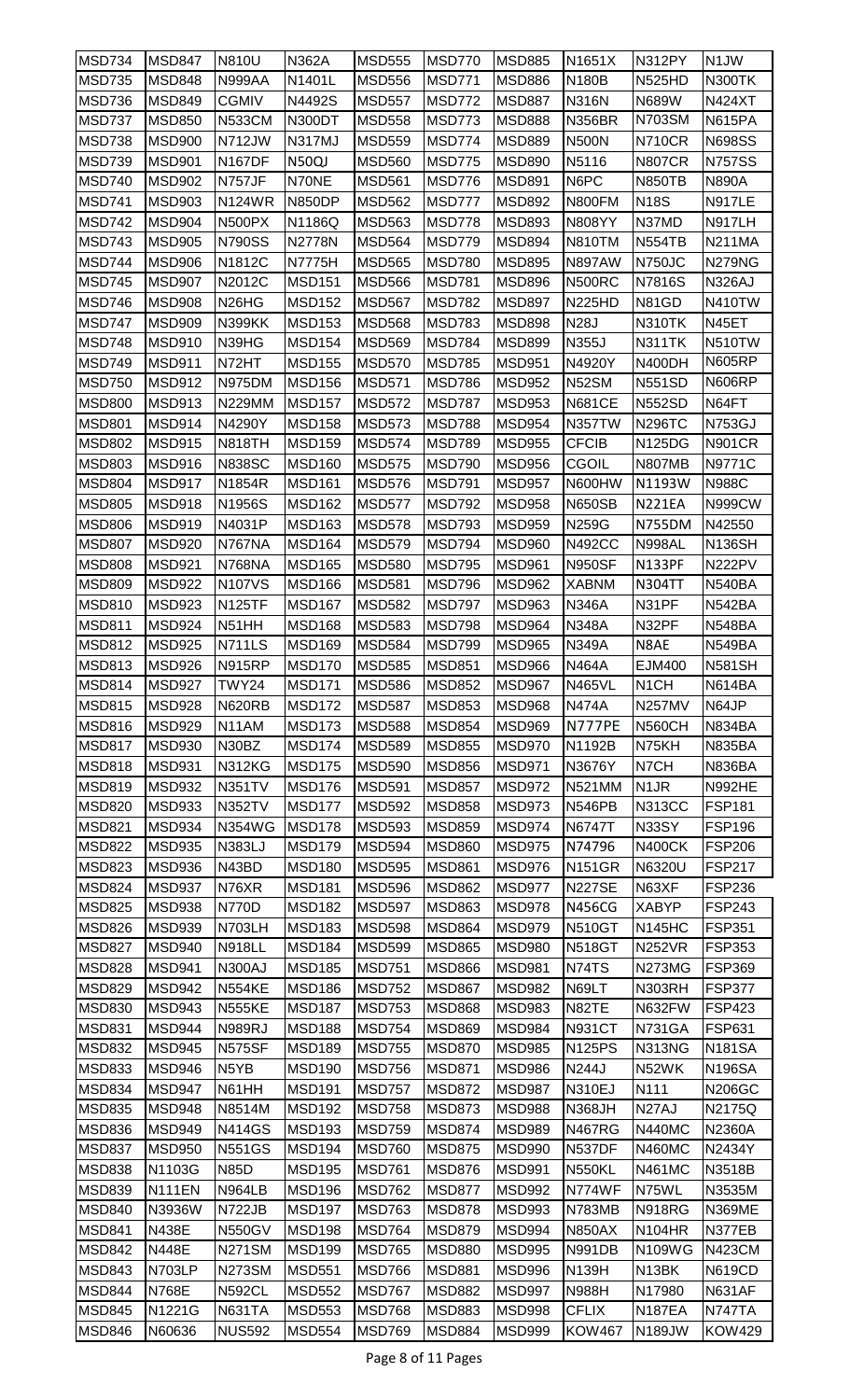| LN47TR                 | N57SF                          | <b>N750JT</b>                | N61VC                          | N368V              | <b>N850EF</b>      | <b>N454GC</b>      | N8687M             | <b>N515RA</b>      | N70NF             |
|------------------------|--------------------------------|------------------------------|--------------------------------|--------------------|--------------------|--------------------|--------------------|--------------------|-------------------|
| <b>N220DF</b>          | N67SF                          | <b>N760ED</b>                | <b>N675LB</b>                  | N30ST              | <b>N999LB</b>      | <b>N984BC</b>      | <b>N164GB</b>      | <b>N518AB</b>      | <b>N749CD</b>     |
| <b>N372AS</b>          | N77SF                          | N777WE                       | NOJ10                          | <b>N727ES</b>      | N <sub>1</sub> UP  | N1104X             | N196X              | <b>N719SH</b>      | N78SL             |
| N429JG                 | N87SF                          | <b>CFPJT</b>                 | <b>NOJ100</b>                  | <b>N560BC</b>      | <b>N200KB</b>      | N1166W             | N7CQ               | <b>N499HS</b>      | N82MF             |
| N47TR                  | <b>N886CE</b>                  | <b>CFZSM</b>                 | NOJ11                          | N <sub>5</sub> ZT  | N303CZ             | <b>N117SV</b>      | <b>N900MS</b>      | <b>N991CA</b>      | N90NF             |
| <b>N551PM</b>          | N9451M                         | <b>CGDBC</b>                 | <b>NOJ110</b>                  | <b>N276MM</b>      | <b>N306BH</b>      | N1323K             | VHVEO              | N41SB              | VHVEP             |
| <b>N820FJ</b>          | <b>N361SC</b>                  | <b>CGFTL</b>                 | <b>NOJ180</b>                  | <b>N525HV</b>      | <b>N585KS</b>      | N1444C             | <b>N699MW</b>      | N734AX             | <b>N101CS</b>     |
| <b>CFAGA</b>           | <b>N107XP</b>                  | <b>CGTDM</b>                 | <b>NOJ1800</b>                 | <b>N600CF</b>      | N78PK              | <b>N172FU</b>      | N6MW               | N9621K             | <b>N193CS</b>     |
| LN95LF                 | <b>N124BK</b>                  | <b>CGTOR</b>                 | <b>NOJ181</b>                  | <b>N634KA</b>      | <b>N909JM</b>      | N2330F             | <b>N775SC</b>      | N11241             | <b>N194CS</b>     |
| LN96LF                 | <b>N787JC</b>                  | <b>N103EN</b>                | <b>NOJ1810</b>                 | <b>N660AF</b>      | <b>N918JM</b>      | N2459M             | N799MW             | N12443             | <b>N454MC</b>     |
| N <sub>10</sub> BN     | <b>N983JC</b>                  | <b>N417CG</b>                | NOJ20                          | N6211J             | N9TC               | N2859E             | <b>N126AA</b>      | N18445             | <b>N471MD</b>     |
| <b>N169TD</b>          | <b>N984JC</b>                  | N60078                       | <b>NOJ200</b>                  | <b>N6717V</b>      | <b>N528PM</b>      | N31649             | <b>N917LL</b>      | N72332             | <b>N510AF</b>     |
| <b>N251SP</b>          | <b>N985JC</b>                  | N9BE                         | NOJ21                          | N331J              | <b>N614LD</b>      | N3779M             | <b>N918JL</b>      | N <sub>18</sub> GC | N7GF              |
| <b>N307BL</b>          | <b>N997KL</b>                  | <b>N360RA</b>                | <b>NOJ210</b>                  | N50MT              | <b>CFMOI</b>       | N400M              | <b>CGSUT</b>       | <b>N406HR</b>      | N1022R            |
| <b>N315CS</b>          | N94LP                          | <b>N680UT</b>                | NOJ70                          | N53SF              | <b>N148AA</b>      | <b>N445BW</b>      | N33FR              | N5200              | N16MM             |
| N <sub>3</sub> B       | N30LH                          | <b>N888WE</b>                | <b>NOJ700</b>                  | N669BJ             | <b>N250AA</b>      | N47TN              | <b>N340AN</b>      | <b>N755LL</b>      | N351P             |
| N41CP                  | N37WJ                          | CGSLU                        | NOJ80                          | <b>N429LC</b>      | <b>N888HZ</b>      | <b>N514CG</b>      | <b>N254E</b>       | <b>N900WF</b>      | N41LC             |
| N <sub>4</sub> CP      | N700MH                         | N40HC                        | <b>NOJ800</b>                  | N2476              | <b>N129TS</b>      | N65772             | <b>N985C</b>       | <b>N125PL</b>      | <b>N430TB</b>     |
| N55HA                  | <b>N889MB</b>                  | N8158R                       | <b>N858EZ</b>                  | N37AX              | N395WJ             | N723HG             | <b>N145DC</b>      | N <sub>1</sub> RH  | <b>N444ET</b>     |
| N66CP                  | <b>N463JD</b>                  | N <sub>2</sub> AX            | <b>N105UP</b>                  | <b>N454RJ</b>      | <b>N441BB</b>      | <b>N802NM</b>      | <b>N171WJ</b>      | N1UM               | N4721M            |
| <b>N690BB</b>          | <b>N865LR</b>                  | N93TK                        | <b>N328GT</b>                  | <b>N525NY</b>      | N81PN              | <b>N826AT</b>      | N428M              | <b>N183BX</b>      | N5262             |
| <b>N844T</b>           | N9WW                           | <b>N112MY</b>                | N33GG                          | <b>N552PM</b>      | N11WF              | <b>N827AT</b>      | <b>N528M</b>       | N <sub>23</sub> PL | <b>N528DM</b>     |
| N88CP                  | <b>N293P</b>                   | <b>N800KV</b>                | <b>N400GK</b>                  | <b>N732AA</b>      | N12WF              | <b>N832AT</b>      | N63139             | N2684Y             | N777AQ            |
| N4479S                 | <b>N330TS</b>                  | N485K                        | <b>N416BA</b>                  | N73GH              | N13WF              | <b>N833AT</b>      | N961V              | <b>N520CC</b>      | N81HB             |
| <b>N850SB</b>          | N77CP                          | N72GW                        | <b>N51B</b>                    | <b>N358MY</b>      | <b>N188JF</b>      | <b>N834AT</b>      | <b>XAMIL</b>       | <b>N658BX</b>      | <b>CFGFI</b>      |
| N412D                  | N212U                          | <b>N192LC</b>                | N5895K                         | <b>N63M</b>        | <b>N280AJ</b>      | <b>N835AT</b>      | <b>N100Y</b>       | <b>N659BX</b>      | N111FW            |
| <b>N421NM</b>          | <b>N513CC</b>                  | N79CB                        | <b>N762EL</b>                  | N42ED              | <b>N336P</b>       | <b>N836AT</b>      | N1262T             | <b>N255TM</b>      | <b>N132AH</b>     |
| N51MV                  | <b>N784AD</b>                  | <b>N196EC</b>                | <b>N944BB</b>                  | N577PW             | <b>N400RM</b>      | <b>N882AT</b>      | <b>N200Y</b>       | <b>N565RV</b>      | N <sub>1</sub> GT |
| N64CF                  | <b>N785AD</b>                  | <b>N349JR</b>                | N27236                         | N69AH              | <b>N411YF</b>      | <b>N883AT</b>      | <b>N300KK</b>      | <b>N881JT</b>      | <b>N237NG</b>     |
| <b>N633CD</b>          | <b>N786AD</b>                  | <b>N349RR</b>                | <b>N377P</b>                   | <b>N888LF</b>      | N45GD              | <b>N884AT</b>      | <b>N327ME</b>      | <b>N28R</b>        | N272DN            |
| <b>N777E</b>           | N787AD                         | <b>N54US</b>                 | N604RM                         | <b>N23M</b>        | <b>N514TS</b>      | <b>N885AT</b>      | N5092              | <b>N421CS</b>      | <b>N275DJ</b>     |
| NAO1700 N438SP         |                                | <b>N119SW</b>                | N68DA                          | <b>N33M</b>        | N710RA             | <b>N886AT</b>      | <b>N700GD</b>      | <b>N552X</b>       | <b>N525AW</b>     |
| <b>NAO1702</b>         | N <sub>28</sub> BG             | N42NA                        | <b>N777J</b>                   | N3M                | <b>N827CT</b>      | <b>N918TA</b>      | N9KW               | <b>N668P</b>       | N71BW             |
| <b>NAO700</b>          | <b>N356SA</b>                  | <b>N467MA</b>                | <b>N891AA</b>                  | <b>N53M</b>        | <b>N850HS</b>      | N9529W             | <b>N286PC</b>      | <b>N66U</b>        | <b>N736WS</b>     |
| <b>NAO702</b>          | N39GG                          | N5222J                       | N55BH                          | <b>N93M</b>        | <b>N865AM</b>      | <b>N730MC</b>      | <b>N6098E</b>      | <b>N741SP</b>      | N86AW             |
| <b>N359V</b>           | N45MM                          | N727AK                       | LN24DD                         | <b>CFUBQ</b>       | N3300              | <b>N101RX</b>      | N1700A             | N5404L             | <b>N910CS</b>     |
| <b>N819EE</b>          | <b>N775ST</b>                  | N20WP                        | LN39EH                         | <b>CGOHJ</b>       | <b>CGPPX</b>       | N102LJ             | <b>N262TW</b>      | N80629             | <b>N939AJ</b>     |
| <b>N980SF</b>          | N976PW                         | <b>N320GX</b>                | LN90TW                         | N144FH             | <b>LN517CC</b>     | <b>N160GG</b>      | <b>N815SW</b>      | <b>N339ES</b>      | <b>N940AJ</b>     |
| N9208M                 | N978PW                         | N45GX                        | LN93LE                         | N <sub>18</sub> ZL | <b>N129MH</b>      | <b>N178WS</b>      | <b>N121CJ</b>      | <b>N341ES</b>      | <b>N751KC</b>     |
| RAYCO20                | <b>CFORB</b>                   | N46GX                        | <b>N104JM</b>                  | N777TX             | <b>N160TG</b>      | <b>N252CH</b>      | N171MD             | <b>N350KV</b>      | N8127M            |
| <b>N131SW</b>          | N6NR                           | <b>N628GB</b>                | N202VZ                         | N777ZL             | N17TE              | N <sub>28</sub> KA | <b>N316TA</b>      | <b>N620BB</b>      | N9515M            |
| N <sub>15</sub> SD     | <b>N541ND</b>                  | <b>N917GL</b>                | N212VZ                         | N85EB              | N35HC              | N300JZ             | <b>N330GG</b>      | N8142W             | <b>CFJRX</b>      |
| N3FD                   | <b>N702RS</b>                  | <b>N500ZA</b>                | N <sub>24</sub> D <sub>D</sub> | <b>N396KM</b>      | N377AG             | <b>N397JK</b>      | <b>N478U</b>       | <b>N750LQ</b>      | <b>N200GN</b>     |
| <b>N412CC</b>          | <b>N703RS</b>                  | N68GT                        | <b>N257SJ</b>                  | <b>N999HZ</b>      | <b>N395DR</b>      | <b>N399RL</b>      | <b>N560U</b>       | <b>N930HM</b>      | <b>N430BB</b>     |
| N508MV                 | <b>N988GG</b>                  | <b>N828VT</b>                | <b>N310VZ</b>                  | <b>N689JE</b>      | <b>N465HC</b>      | N539BA             | <b>N956MM</b>      | N294DD             | <b>N218AD</b>     |
| <b>N524P</b>           | <b>N814SD</b>                  | N44GV                        | N35WB                          | <b>N521FP</b>      | <b>N517CC</b>      | <b>N540CH</b>      | N34UT              | N298W              | <b>N119AD</b>     |
| <b>N624BP</b>          | <b>N814SL</b>                  | <b>N510HF</b>                | N39EH                          | <b>N723DJ</b>      | N67GH              | <b>N590TA</b>      | <b>N553SD</b>      | <b>N429DD</b>      | <b>XADRE</b>      |
| <b>N601CV</b>          | <b>N323JA</b>                  | N5GV                         | <b>N518SB</b>                  | <b>N970SK</b>      | <b>N848AG</b>      | N676GH             | <b>N554SD</b>      | <b>N533WM</b>      | N3389M            |
| N625TF                 | <b>N81P</b>                    | N62LJ                        | N53708                         | N328S              | <b>XACHA</b>       | <b>N723GB</b>      | N6MY               | <b>N624WP</b>      | N77639            |
| N35ET                  | <b>HRF510</b>                  | <b>N711MC</b>                | N703VZ                         | N36JT              | <b>N783SL</b>      | N768JJ             | N770LE             | <b>N625AT</b>      | EJM3              |
| <b>N513SC</b>          | <b>N235SV</b>                  | <b>N711P</b>                 | N908VZ                         | <b>N706GP</b>      | N7HB               | N80TC              | N723HC             | N6811N             | <b>EJM72</b>      |
| <b>N518AR</b>          | N93AJ                          | N92HJ                        | N90TW                          | <b>JAS71</b>       | <b>N311RN</b>      | <b>N915KH</b>      | <b>CFHPM</b>       | <b>N797CM</b>      | <b>EJM789</b>     |
| <b>IJA81</b>           | N94PL                          | <b>N977JK</b>                | <b>N917VZ</b>                  | <b>JAS721</b>      | <b>CFPSB</b>       | N <sub>10</sub> ST | CGBGC              | <b>N88UA</b>       | <b>N192NC</b>     |
| <b>IJA82</b>           | N99CN                          | N <sub>1</sub> JN            | N93LE                          | <b>N191CP</b>      | <b>CGAJS</b>       | <b>N278MW</b>      | <b>CGCPM</b>       | <b>N89UA</b>       | <b>N437MC</b>     |
| IJA83                  | <b>THU999</b>                  | <b>N533SR</b>                | N97LE                          | N3788B             | <b>CGLNL</b>       | N67KP              | <b>N462PC</b>      | <b>N176M</b>       | <b>N620V</b>      |
| <b>N715V</b>           | <b>N100FJ</b>                  | <b>CFHYB</b>                 | N88GA                          | <b>N721KJ</b>      | N <sub>1</sub> 1FB | <b>N889MC</b>      | N <sub>21</sub> XP | <b>N650GE</b>      | N789ZZ            |
| N89888                 | <b>N226JT</b>                  | <b>CFWTF</b>                 | <b>N158EC</b>                  | <b>N853WM</b>      | <b>N250HP</b>      | <b>CGUSM</b>       | <b>N673CD</b>      | <b>N21SL</b>       | <b>N367EA</b>     |
| <b>N173GH</b>          | <b>N227WC</b>                  | <b>CGBCI</b>                 | <b>N159EC</b>                  | <b>N930LS</b>      | N299JM             | <b>N173CN</b>      | <b>CFLKX</b>       | N30NF              | <b>N589MD</b>     |
| <b>N329SF</b>          | <b>N2727K</b>                  | <b>CGFLZ</b>                 | N779MA                         | N <sub>123FU</sub> | <b>N425CC</b>      | <b>N272CB</b>      | <b>N699MC</b>      | <b>N475WB</b>      | <b>N710VK</b>     |
| <b>N85GT</b>           | <b>N502TN</b>                  | <b>CGJET</b>                 | <b>N204JK</b>                  | <b>N211RH</b>      | N47ZG              | N23FM              | N922N              | N51FE              | <b>HBIAU</b>      |
| N1065Y                 | <b>N517X</b>                   | <b>CGJLR</b><br><b>CGPDJ</b> | N3105D<br><b>N831FC</b>        | <b>N419GR</b>      | <b>N75B</b>        | <b>N326FL</b>      | <b>RGY188</b>      | <b>N571CH</b>      | <b>HBIGI</b>      |
| <b>N206CK</b><br>N86ND | <b>N591MA</b><br><b>N592MA</b> | CGSQC                        |                                | N421T              | N1484X             | <b>N346L</b>       | <b>RGY710</b>      | N637PH             | <b>HBJOB</b>      |
|                        |                                |                              | <b>N919DS</b>                  | N777LB             | N198M              | <b>N503BB</b>      | <b>RGY865</b>      | N650HW             | <b>HBJSS</b>      |
| N35HS                  | <b>N594MA</b>                  | EJM533                       | <b>N465TW</b>                  | <b>N800TS</b>      | <b>N387GC</b>      | N6907A             | <b>N204WS</b>      | <b>N68SL</b>       | <b>HBJST</b>      |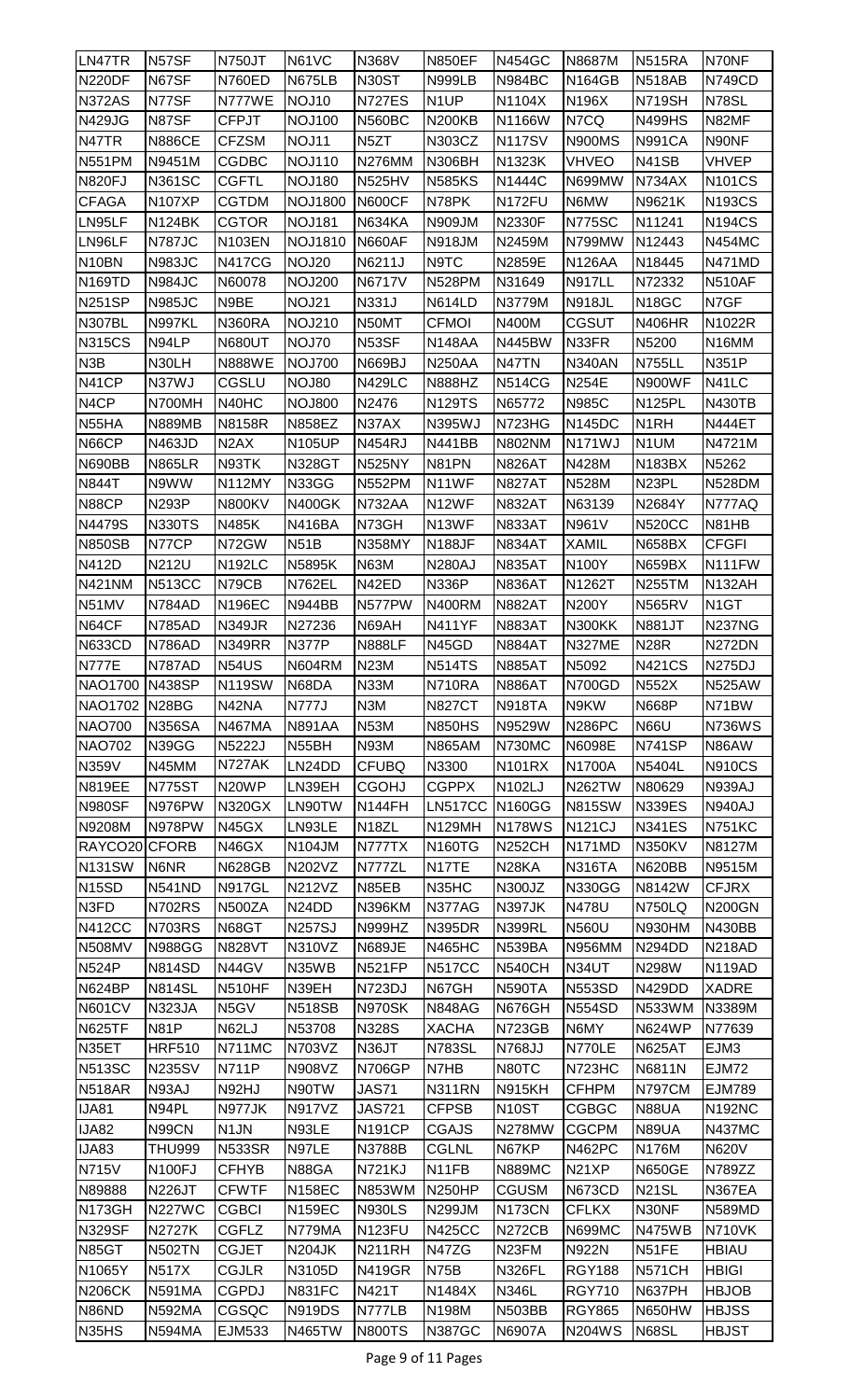| <b>HBVHV</b>       | N6969U              | <b>N171TG</b>      | N36MW              | <b>N118GA</b>      | N90FT              | <b>N744C</b>       | N4402              | <b>N372G</b>       | <b>N127FJ</b>      |
|--------------------|---------------------|--------------------|--------------------|--------------------|--------------------|--------------------|--------------------|--------------------|--------------------|
| N <sub>26</sub> XL | <b>N600L</b>        | <b>N372BG</b>      | N43SF              | <b>N136MV</b>      | N93FT              | N80PS              | <b>VPCAI</b>       | N373G              | <b>N286JS</b>      |
| N27XL              | <b>N600LC</b>       | <b>N710BG</b>      | N44SF              | N18MV              | N94FT              | <b>N823HM</b>      | <b>CGUPC</b>       | <b>N375G</b>       | N93EW              |
| <b>N494CC</b>      | <b>N600LG</b>       | N77NF              | <b>N480CB</b>      | <b>N303CP</b>      | N97FT              | <b>N831JS</b>      | <b>N168NQ</b>      | <b>N376G</b>       | <b>CFDKJ</b>       |
| <b>N101MM</b>      | N600LN              | N77TF              | N62MW              | <b>N318GA</b>      | <b>N215HC</b>      | <b>N850AD</b>      | <b>N220JE</b>      | <b>N379G</b>       | <b>CFJGG</b>       |
| <b>N246AG</b>      | N720MM              | <b>N911SH</b>      | N752M              | N45HF              | <b>N422KS</b>      | <b>N921EW</b>      | N30GD              | N577TH             | <b>CFSBC</b>       |
| N666DM             | N723MM              | <b>N100AM</b>      | N76SF              | N700RR             | N50GJ              | <b>N965SB</b>      | N3975X             | <b>N651CC</b>      | <b>CGBNG</b>       |
| N760               | <b>N725MM</b>       | N408J              | N85HH              | N708DP             | <b>CGPGD</b>       | <b>N996AG</b>      | <b>N602MJ</b>      | <b>N652CC</b>      | <b>CGCYB</b>       |
| <b>N808MM</b>      | <b>N728MM</b>       | <b>N48J</b>        | N877AB             | <b>N818HR</b>      | <b>EJM618</b>      | <b>N156HS</b>      | <b>N965BB</b>      | <b>N265LX</b>      | <b>CGHVE</b>       |
| <b>N80F</b>        | N55AC               | <b>N107CE</b>      | <b>N900WS</b>      | <b>N855GA</b>      | <b>N100BL</b>      | <b>N204SP</b>      | N54TG              | <b>N585T</b>       | <b>N315WS</b>      |
| <b>N909MM</b>      | N742PB              | N <sub>19VF</sub>  | <b>N901TX</b>      | N8KF               | N1542              | <b>N205SP</b>      | <b>CFDBJ</b>       | <b>N686T</b>       | <b>N702SS</b>      |
| <b>N628CB</b>      | <b>N200BN</b>       | <b>N202AV</b>      | <b>N999BW</b>      | <b>N918MV</b>      | <b>N218NB</b>      | <b>N401AS</b>      | <b>N336SC</b>      | N972BR             | N716DD             |
| <b>N311SK</b>      | <b>N334EC</b>       | N3VF               | <b>N100CJ</b>      | N727ML             | <b>N220AA</b>      | N <sub>4</sub> T   | <b>N396FW</b>      | <b>N888FC</b>      | N91716             |
| N44PA              | <b>N357EC</b>       | N4VF               | <b>N222SL</b>      | <b>N20GJ</b>       | N <sub>26</sub> DE | N55DG              | N44HT              | <b>N888LJ</b>      | <b>N917WS</b>      |
| <b>N888ZZ</b>      | <b>N406RL</b>       | <b>N516VE</b>      | N777HN             | <b>N333BL</b>      | N3041L             | N5692X             | <b>N525PJ</b>      | <b>N601FR</b>      | <b>N917ZW</b>      |
| <b>N456MP</b>      | N53LT               | <b>N524EA</b>      | <b>CFDKL</b>       | <b>N350MZ</b>      | <b>N31A</b>        | <b>N601PE</b>      | <b>N587MV</b>      | N78FR              | <b>N550MZ</b>      |
| <b>N614TH</b>      | N56LT               | <b>N539VE</b>      | <b>CGOHG</b>       | N35269             | <b>N462MK</b>      | N749FB             | <b>N712BG</b>      | ASZ1               | N640               |
| <b>N758CC</b>      | <b>N721MM</b>       | <b>N554DG</b>      | <b>CGURJ</b>       | <b>N558BF</b>      | <b>N501MK</b>      | N7891P             | N7925M             | ASZ2               | N673HA             |
| <b>N760CC</b>      | <b>N722MM</b>       | <b>N560JF</b>      | N2542C             | <b>N689WC</b>      | <b>N618KG</b>      | N84PC              | <b>N941KA</b>      | <b>CGIWZ</b>       | N771LM             |
| N906FM             | N78LT               | N5VF               | <b>N407TR</b>      | <b>N113LS</b>      | <b>N690WT</b>      | <b>CFTEN</b>       | <b>N152ME</b>      | <b>N119EA</b>      | <b>N248BT</b>      |
| <b>N510VV</b>      | <b>N830EC</b>       | N6VF               | N40969             | <b>N640CD</b>      | N69507             | <b>HBIIQ</b>       | N53TG              | <b>N135BC</b>      | N722BW             |
| <b>N878RG</b>      | <b>N865EC</b>       | <b>N755VE</b>      | <b>N411TF</b>      | <b>N680FD</b>      | <b>N900PE</b>      | <b>N103CD</b>      | N1854W             | <b>N150GD</b>      | <b>EJM280</b>      |
| <b>N136MB</b>      | <b>N872EC</b>       | <b>N762MS</b>      | N474HB             | <b>N800CC</b>      | <b>N988GT</b>      | <b>N103TD</b>      | <b>N586ED</b>      | <b>N162DS</b>      | <b>N125JF</b>      |
| N75RL              | <b>MTHONY</b>       | N8VF               | <b>N511TL</b>      | <b>N900CC</b>      | <b>N333DS</b>      | <b>N127BB</b>      | N7PS               | N1AL               | <b>N148MC</b>      |
| N982JC             | MTH4PA              | HZHM1              | N62CR              | <b>N900LG</b>      | N983J              | N <sub>21</sub> YR | N484T              | N <sub>1</sub> XL  | N <sub>17</sub> CX |
| <b>N121CN</b>      | MTH <sub>5</sub> TB | HZHM1A             | <b>N649TT</b>      | <b>N268ND</b>      | N <sub>1</sub> JB  | <b>N266DB</b>      | N <sub>21</sub> PD | <b>N221DG</b>      | N <sub>17</sub> GX |
| <b>N149C</b>       | MTH8TB              | HZHM1B             | N700DM             | <b>N528YT</b>      | <b>N200LS</b>      | <b>N275CA</b>      | N27YA              | N <sub>26</sub> MJ | <b>N280BD</b>      |
| N158KA             | <b>N105TB</b>       | HZHM1C             | N707MN             | <b>N777GZ</b>      | <b>N451MA</b>      | <b>N427HG</b>      | <b>N639TC</b>      | <b>N280GD</b>      | N3174K             |
| <b>N249FJ</b>      | N <sub>20</sub> NY  | HZHMED             | N91777             | N77PZ              | <b>N500LS</b>      | <b>N456HB</b>      | <b>N101AJ</b>      | <b>N300GH</b>      | <b>N417C</b>       |
| <b>N29QC</b>       | <b>N300AW</b>       | HZHMS2             | NSH <sub>51</sub>  | <b>N818HK</b>      | <b>N600LS</b>      | <b>N578TW</b>      | <b>N296DC</b>      | <b>N300KC</b>      | <b>N432MH</b>      |
| N367PC             | <b>N404PA</b>       | <b>N50US</b>       | NSH84              | <b>N899KK</b>      | <b>N605CL</b>      | N <sub>5NR</sub>   | <b>CGIPX</b>       | <b>N301PE</b>      | <b>N525DE</b>      |
| N40PD              | <b>N448TB</b>       | <b>SVA002</b>      | <b>N174R</b>       | <b>N615SM</b>      | <b>N609LS</b>      | <b>N650MP</b>      | <b>N111P</b>       | <b>N302KC</b>      | <b>N696MH</b>      |
| <b>N268CL</b>      | <b>EJM365</b>       | <b>SVA011</b>      | <b>N258SR</b>      | <b>N355BM</b>      | <b>N610LS</b>      | <b>N666TM</b>      | <b>N175MC</b>      | <b>N302PE</b>      | N1023C             |
| <b>N432DS</b>      | <b>N108CE</b>       | SVA01A             | <b>N221LC</b>      | <b>N413FC</b>      | <b>N700LS</b>      | <b>N717JM</b>      | <b>N190MC</b>      | <b>N304KC</b>      | N1338G             |
| <b>N510BK</b>      | <b>N176R</b>        | SVA01B             | N30WX              | N4601W             | <b>N709LS</b>      | <b>NUS127</b>      | <b>N191MC</b>      | N3050              | <b>N405CP</b>      |
| <b>N850RG</b>      | <b>N233EM</b>       | SVA01C             | N33WX              | N60RS              | <b>N750CG</b>      | N12NV              | <b>N195MC</b>      | <b>N371HA</b>      | <b>N612FG</b>      |
| N2175P             | <b>N268CM</b>       | SVA1               | <b>N371BT</b>      | <b>CFBNA</b>       | <b>N900LS</b>      | <b>N168WC</b>      | N850NK             | <b>N450GD</b>      | <b>N660CP</b>      |
| <b>N533LJ</b>      | <b>N300GB</b>       | N1500              | N <sub>3</sub> W   | <b>CFORJ</b>       | <b>N175WS</b>      | <b>N471XP</b>      | <b>N614EP</b>      | <b>N550GD</b>      | <b>N661CP</b>      |
| N778MM             | <b>N358HA</b>       | N56115             | <b>N505AM</b>      | <b>CFSEP</b>       | N18HM              | <b>N562DB</b>      | N <sub>1</sub> 1BR | N57MC              | <b>N662CP</b>      |
| <b>N795BM</b>      | <b>N365CX</b>       | N3112X             | <b>N513DS</b>      | <b>CFWKX</b>       | <b>N200VA</b>      | N581D              | N23412             | <b>N586D</b>       | <b>N664CP</b>      |
| <b>N799JA</b>      | <b>N435HB</b>       | NGF12X             | N535V              | <b>CFXSS</b>       | <b>N203BP</b>      | <b>N850C</b>       | <b>N246BJ</b>      | N614B              | <b>N668CP</b>      |
| <b>CFCPI</b>       | <b>N513JN</b>       | <b>KOW243</b>      | N8126L             | <b>CGCIX</b>       | <b>N211EC</b>      | <b>N163FJ</b>      | N32793             | <b>N650PH</b>      | <b>N842AR</b>      |
| <b>CFCPR</b>       | N703RK              | <b>N111EL</b>      | <b>N85V</b>        | <b>CGPOC</b>       | <b>N255DX</b>      | N39FW              | N39RE              | <b>N667RC</b>      | <b>N847A</b>       |
| <b>CFPBX</b>       | <b>N888GS</b>       | <b>N243BA</b>      | <b>N860PM</b>      | <b>CGRTB</b>       | <b>N270F</b>       | <b>N555TY</b>      | CTF130             | <b>N717KV</b>      | <b>N959BP</b>      |
| <b>N188AK</b>      | N901MM              | N4308D             | N6020Z             | <b>CGSLL</b>       | <b>N300CQ</b>      | <b>N919MC</b>      | CTF155             | N72LK              | <b>N628CC</b>      |
| <b>N267WB</b>      | <b>N944LS</b>       | <b>N480ES</b>      | N <sub>29</sub> ET | <b>CGSTG</b>       | N318MM             | N1870G             | CTF160             | N771DM             | <b>N349H</b>       |
| <b>N332K</b>       | N1216K              | <b>N504AC</b>      | <b>N421MB</b>      | <b>N341AP</b>      | <b>N327RB</b>      | N330NX             | CTF175             | N8442H             | N790M              |
| <b>N338K</b>       | <b>N401PD</b>       | <b>N555AV</b>      | <b>N717LC</b>      | <b>N342AP</b>      | N350C              | <b>N351AJ</b>      | CTF180             | <b>N921MG</b>      | N790Z              |
| <b>N341K</b>       | N614G               | <b>N665MC</b>      | N92EV              | <b>N752AR</b>      | <b>N387TC</b>      | <b>N500JL</b>      | CTF185             | <b>N560RM</b>      | <b>N411JW</b>      |
| <b>N342K</b>       | N914G               | <b>N667MC</b>      | <b>N237WR</b>      | <b>N816BD</b>      | N406BJ             | N50AW              | CTF225             | N64RT              | <b>N611RH</b>      |
| <b>N347K</b>       | N102BG              | <b>N732MN</b>      | N3SA               | <b>CFKSK</b>       | <b>N432DC</b>      | N6936L             | CTF230             | N <sub>28</sub> MH | <b>N910JW</b>      |
| <b>N348K</b>       | <b>N155NS</b>       | <b>N733A</b>       | <b>N440KM</b>      | <b>CFTRP</b>       | <b>N501LS</b>      | N <sub>53</sub> TA | CTF310             | <b>N530SC</b>      | <b>N922JW</b>      |
| <b>N349K</b>       | <b>N156NS</b>       | N733G              | <b>N54R</b>        | <b>CGTPL</b>       | <b>N528JL</b>      | N8026Y             | N1040C             | <b>N900LP</b>      | VPBSO              |
| <b>N352K</b>       | <b>N157NS</b>       | <b>N733H</b>       | <b>N627AF</b>      | <b>N205WP</b>      | <b>N533R</b>       | <b>N222CM</b>      | N31MC              | <b>N627TF</b>      | <b>N105AX</b>      |
| <b>N359K</b>       | <b>N474PT</b>       | <b>N733K</b>       | N769M              | N <sub>25</sub> AM | <b>N566TC</b>      | N50BH              | <b>N662P</b>       | <b>N130GV</b>      | N106CX             |
| N411FG             | <b>N650CP</b>       | N733M              | <b>N817MF</b>      | <b>N322FA</b>      | <b>N601LS</b>      | N6749V             | <b>N2445F</b>      | <b>N279CM</b>      | <b>N140VA</b>      |
| N45GH              | <b>N699KM</b>       | <b>N810JW</b>      | <b>N880RG</b>      | <b>EJM546</b>      | <b>N604S</b>       | <b>N510SA</b>      | <b>N550HG</b>      | <b>N310MT</b>      | <b>N25VC</b>       |
| <b>N483SC</b>      | <b>N800GH</b>       | <b>N909CF</b>      | <b>N913PD</b>      | N <sub>15</sub> UB | N63TT              | N67JD              | <b>N294CC</b>      | <b>N341MT</b>      | <b>N505TS</b>      |
| <b>N497DC</b>      | <b>N247MX</b>       | <b>N918DG</b>      | <b>N975RG</b>      | <b>N546MM</b>      | N63WR              | N6HU               | N361G              | N962J              | <b>N520DM</b>      |
| N50FD              | <b>N365LP</b>       | EJM17              | N81KF              | <b>N725BH</b>      | N70PS              | <b>N715CB</b>      | <b>N442TA</b>      | <b>N320BP</b>      | N75VC              |
| <b>N511FG</b>      | <b>N925MW</b>       | <b>N110LE</b>      | <b>N462SE</b>      | <b>N83JJ</b>       | N71PS              | <b>N295DC</b>      | N1030R             | <b>N320TM</b>      | N803S              |
| <b>N702TR</b>      | <b>N986BL</b>       | N <sub>17</sub> JS | <b>N771AC</b>      | <b>N915BD</b>      | <b>N720WS</b>      | <b>N680ME</b>      | <b>N175DP</b>      | <b>N865M</b>       | <b>N500TB</b>      |
| N709FG             | <b>N117TF</b>       | <b>N214ML</b>      | MXF7               | <b>N662CC</b>      | <b>N722TR</b>      | <b>N847RC</b>      | N362G              | <b>N441KM</b>      | <b>N218MB</b>      |
| <b>N262DG</b>      | N <sub>14</sub> NA  | N22SF              | N <sub>10FH</sub>  | <b>N193XP</b>      | N72PS              | LGT4               | N371G              | <b>N107EE</b>      | <b>N354RB</b>      |